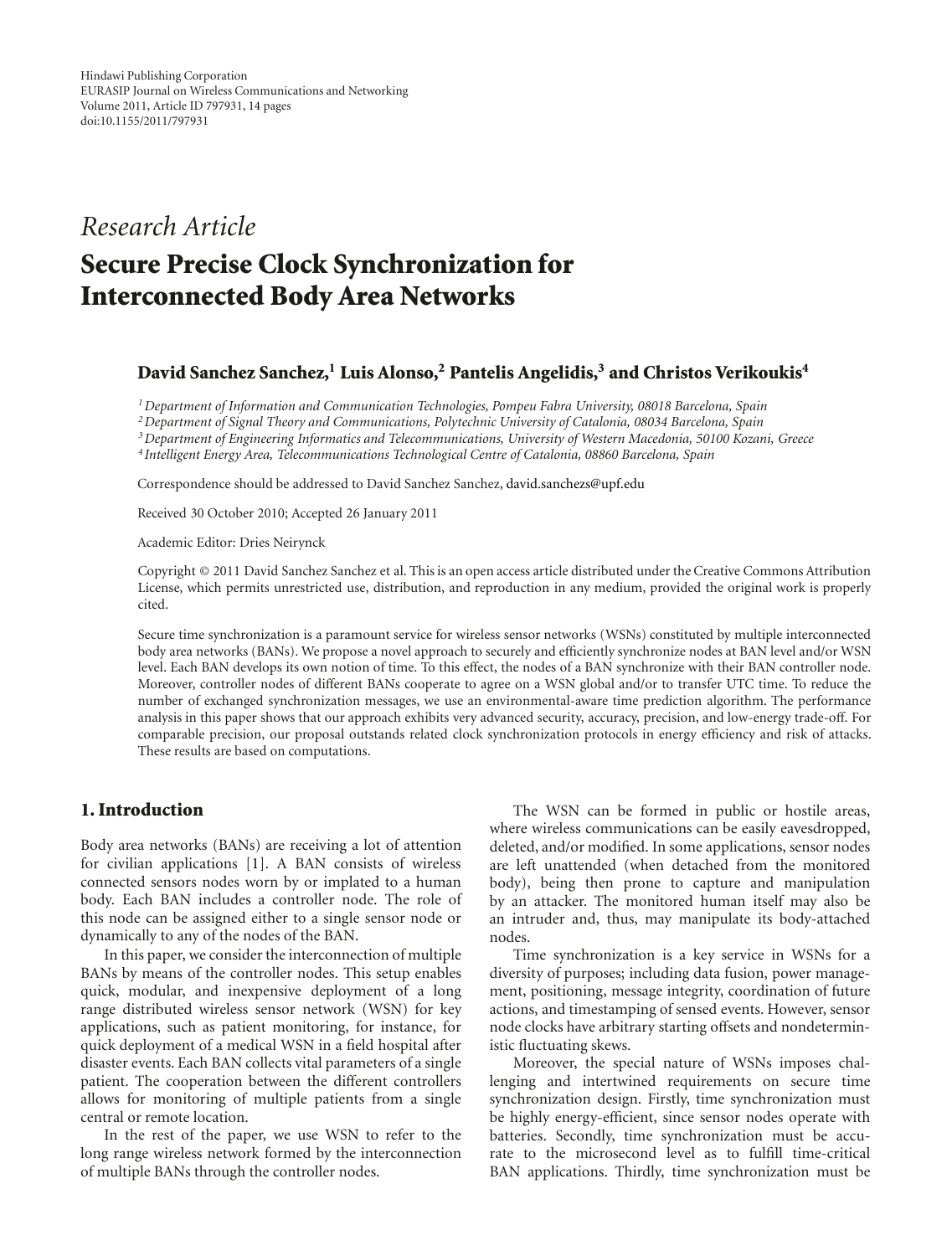secure against passive, active, internal, and external attackers.

Existing secure pairwise time synchronization approaches are based either on *receiver-receiver synchronization* [2, 3] or on *sender-receiver synchronization* [3–6]. Based on pairwise time synchronization, secure global time synchronization is achieved by transferring global time from a source node to all the nodes of the network.

Security and accuracy cannot straightforward be provided in WSNs to the cost of sending a larger number of or more frequent synchronization messages for two reasons. Firstly, these solutions impose a high energy cost. Secondly, they do not guarantee that the synchronization of nodes will remain precise between two successive resynchronizations.

We propose a secure, accurate, precise, and energyefficient time synchronization system for a WSN. We combine secure pairwise synchronization protocol (SPS) [4], rate adaptive time synchronization (RATS) [7], and *μ*TESLA [8]. SPS is used to achieve highly accurate and pairwise secure synchronization. RATS is used to maintain the accuracy achieved by SPS throughout a long period of time. *μ*TESLA is employed to enable efficient digital signatures for BAN-wide broadcast message synchronization.

The system can be used in WSN with extremely low-duty cycle nodes. The system achieves resiliency against compromised nodes without requiring repeating synchronization messages or continuous media sensing. The energy cost of the system is also very low.

The contributions of this paper are fivefold. Firstly, we derive the requirements for a secure time synchronization service for WSNs. Secondly, we exhaustively evaluate existing secure time synchronization proposals for WSN. Thirdly, we propose the SPS with sample exchange (SPS-SE) protocol, a SPS-based protocol for synchronizing two nodes and exchanging time observations for RATS. Fourthly, we propose a novel system for secure time synchronization in a WSN. Finally, we exhaustively evaluate the time synchronization proposal. These results are based on computations.

Temperature is a key parameter influencing clock skews. Therefore, we analyse our proposal for indoor and outdoor scenarios. A representative indoor scenario is a conventional hospital floor with a WSN. A representative outdoor scenario is a field hospital with a WSN.

The remainder of this paper is organized as follows. Section 2 derives the requirements for a secure time synchronization service and evaluates existing secure time synchronization proposals. In Section 3, we present the model of WSN for our system and we give important definitions and background. We describe our time synchronization system in Section 4. Sections 5 and 6, respectively, evaluate the security and performance level of the system. Finally, Section 7 concludes and discusses our future work.

## **2. Evaluation of Secure Time Synchronization Approaches**

We first derive the requirements for a secure time synchronization service for WSNs. Secondly, we classify and evaluate existing secure time synchronization schemes against these requirements.

*2.1. Requirements.* A secure time synchronization service for WSNs must comply and trade off the following requirements: *low cost*, *accurate*, *precise*, *secure,* and *periodicallyscheduled*.

Firstly, among all sensor node components, the radio consumes the most significant amount of energy [9, 10]. Therefore, the synchronization service must minimize the number of messages exchanged by sensor nodes. Secondly, the time synchronization service must enable applications with time accuracy demands at the tens of *μ*s level. Thirdly, time synchronization among nodes must be precise up to the hundreds of *μ*s for long periods. This requirement is particularly challenging to comply with for low-cost sensor nodes. Fourthly, WSNs are especially vulnerable to security attacks. Since sensor nodes use wireless communications, an external attacker may easily delete, forge, and modify time synchronization messages. Additionally, the attacker may launch pulse-delay [4] and/or wormhole [11] attacks, in which the adversary delays and/or rushes the authenticated synchronization messages, respectively. Since sensor nodes are not tamper-proof, an attacker may also compromise a (or a few) sensor node(s). Then, the attacker can use the sensor node(s) to inject false time synchronization messages. In addition, the attacker may instruct the sensor node(s) not to cooperate in the synchronization protocol. Finally, substantial clock drift during sleep periods requires fine scheduling of the time synchronization protocol.

*2.2. Existing Techniques.* Ganeriwal et al. [4] proposed several techniques for secure pairwise synchronization (SPS), multihop synchronization, and groupwise synchronization. The SPS adds timestamps and message integrity codes (MICs) to protect the synchronization messages. To remove the time uncertainty introduced by the MAC access waiting time, they propose to timestamp the message below the MAC layer. Their practical measurements show that SPS can synchronize two Mica2 motes with an accuracy of 10 *μ*s. An attacker can delay a time synchronization message only up to 20 *μ*s without being noticed. However, SPS exhibits no resiliency to compromised nodes.

Secure multi-hop synchronization [4] can be used to synchronize sensor nodes not within direct wireless communication range. Ganeriwal et al. propose three similar techniques: secure opportunistic multi-hop (SOM), secure direct multi-hop (SDM), and secure transitive multi-hop (STM). The three techniques extend SPS by using one or a set of intermediate trusted nodes. For five hops, SDM and STM provide a 25 *μ*s time synchronization accuracy and exhibit a pulse-delay attack vulnerability window of 50 *μ*s to 120 *μ*s, respectively. However, they exhibit no resiliency to compromised nodes. SOM can cope with compromised nodes but exhibits very poor accuracy and pulse-delay protection.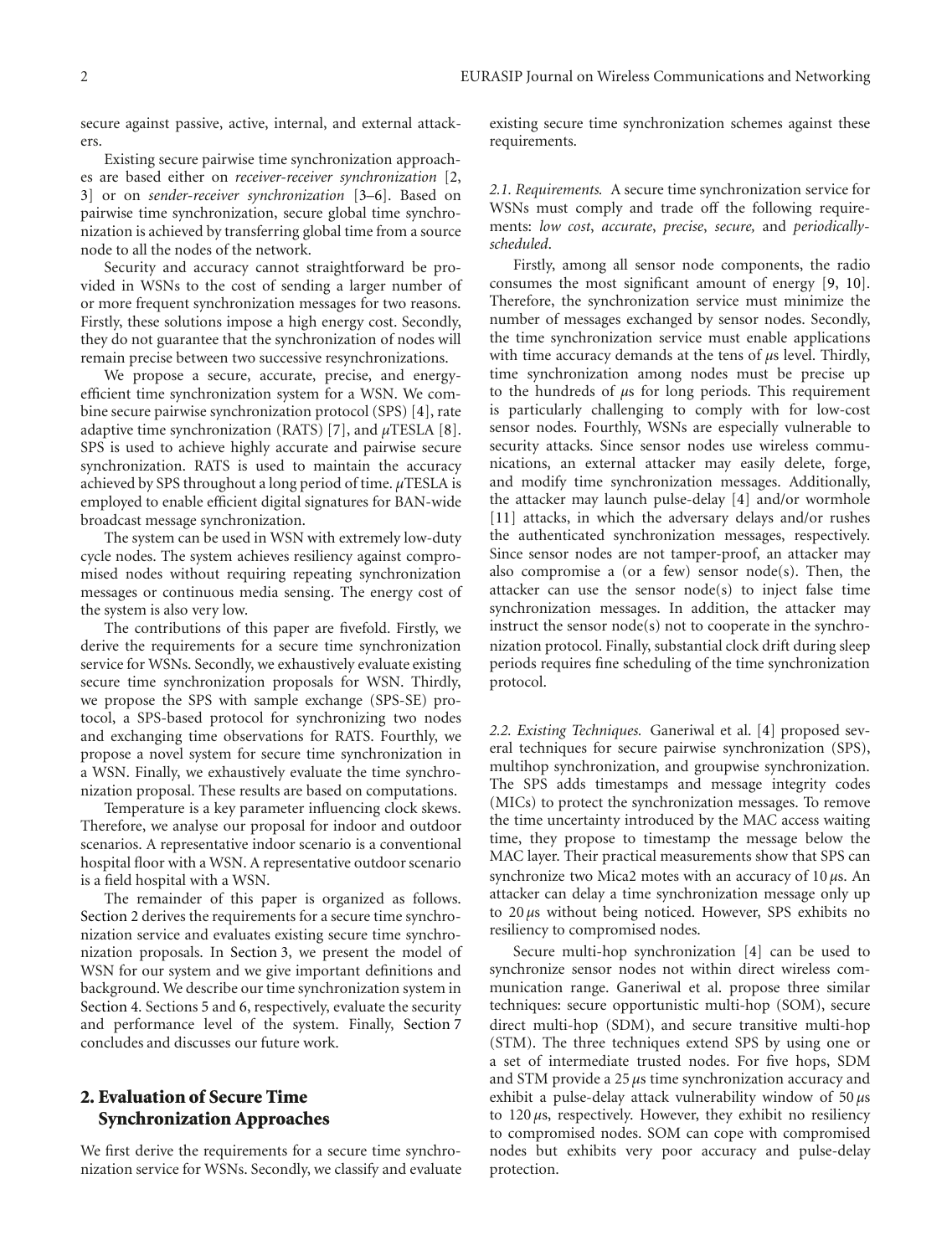Group multi-hop synchronization [4] can be used to synchronize a group of sensor nodes of a wireless neighborhood. They first propose a lightweight secure group synchronization (L-SGS) that exploits multicast authentication to synchronize the neighborhood. This technique is also vulnerable to compromised nodes. To solve this vulnerability, Ganeriwal et al. propose secure group synchronization (SGS). SGS requires nodes to exchange and process messages after the initial multicast exchange to check time consistency. SGS and L-SGS provide 10 *μ*s accuracy and 20 *μ*s pulse-delay vulnerability window. The consistency check is inefficient, since it does not exploit the broadcast nature of the wireless neighborhood. Moreover, the consistency check can only tolerate one compromised node, and no provision is made to cope with a subset of compromised nodes. Moreover, they allow for whatever neighborhood member to anarchically start the (L-)SGS protocol, which can be exploited for battery depletion attacks.

Manzo et al. [2] discuss several internal attacks against and countermeasures for Reference Broadcast Synchronization (RBS) [12], Timing-sync Protocol for Sensor Networks (TPSN) [13], and Flooding Time Synchronization Protocol (FTSP) [14]. The internal attacks can be summarized as different flavors of injecting false information to disrupt the time synchronization protocol operation, for example, introducing false timestamps. To secure time synchronization protocols, they suggest to elect time root nodes probabilistically, to send time synchronization messages through alternate paths, and to use *μ*TESLA [8] to authenticate broadcast synchronization messages. Unfortunately, the strength and performance of these countermeasures is not analyzed. Moreover, they provide no mechanism to authenticate the timeliness of synchronization messages and thus no protection against pulse-delay and wormhole attacks.

Song et al. [3] investigated countermeasures for delay attacks against synchronization messages launched from compromised nodes. They proposed two methods for detecting and tolerating delay attacks: a generalized extreme studentized deviate (GESD) based and a threshold based. The general idea is to identify the malicious time offsets that are under delay attacks after collecting a set of time offsets from multiple involved nodes. The underlying assumption is that a malicious node magnifies its clock offset to accomplish the delay attack. Then, the GESD-based method filters out an outlier by applying the assumption that clock offsets from benign nodes follow the same (or similar) distribution or pattern. Similarly, the threshold-based method filters out outliers by rejecting clock offsets above an upper bound. They also show that these methods can be used to improve the accuracy of RBS in the presence of clock offset outliers. However, Song et al. do not provide arguments and/or proofs validating that benign clocks follow the same (or similar) distribution in practice. Moreover, both methods require each node to receive a sufficiently large number of messages to detect outliers, thus the accuracy improvement comes at a substantial energy cost.

Sun et al. [6] proposed to leverage SPS and *μ*TESLA to provide global time synchronization in multi-hop static WSNs. SPS is periodically and asynchronously employed to

pairwise synchronize all the nodes of the WSN. Subsequently, global time is transferred from (set of) source nodes to the rest of sensor nodes. To improve the communication efficiency, authenticated global time synchronization messages are broadcasted locally in a wireless neighborhood (cf. L-SGS and SGS). To be resilient against compromised nodes, nodes already synchronized to global time rebroadcast synchronization messages. To tolerate up to *t* compromised neighbor nodes, the receiver must select among  $2t + 1$  clock differences through different neighbor nodes.

Sun et al. demonstrated experimentally that for a WSN with only 60 nodes and to tolerate up to 4 compromised nodes per neighborhood, their approach reaches an average global time accuracy below 52.08 *μ*s and a minimum accuracy below 121.52 *μ*s *right after* running the protocol. These numbers correspond to global time synchronization intervals of 5 to 10 seconds. Unfortunately, they do not discuss how this accuracy evolves through the 5- or 10 second interval. Since the clock drift of the CC2420 is 40 ppm [9], the time accuracy of two nodes can diverge up to 80 *μ*s per second after the synchronization. Then, in practice in 5 and 10 seconds the synchronization can loose precision up to 521.52 *μ*s and 921.52 *μ*s, respectively.

To avoid such poor accuracy, we can set up a lower global synchronization interval and, accordingly, also a lower pairwise synchronization interval. However, simple analysis shows that the effect is a substantial increase in energy consumption needed to send multiple re-synchronization messages.

The connectivity of the nodes with the rest of the network is not motivated or argued by Sun et al.'s proposal. In cases with cliquish neighborhoods the resiliency improving approach can turn out to be useless, since neighborhood nodes cannot get global time through different wireless paths to the rest of the WSN.

We identify a number of open issues in the previous proposals. Firstly, none of the above presented approaches analyze the period of time required to synchronize nodes with any of their proposed techniques, failing then to prove effective and efficient for low-duty cycle sensor nodes. For instance, if a WSN application requires nodes to sleep 99% of time, *is 1*% *of time sufficient to synchronize time of sensor nodes? Which fraction of time out of that 1*% *is to be dedicated for time synchronization? Which is the maximum accuracy the sensor clocks will achieve?* Yet more important, *which accuracy will the sensor clocks maintain during each synchronization interval?* and *how much power needs a sensor to invest to achieve such accuracy level?*

Secondly, none of these proposals discuss the scheduling of the time synchronization protocol. Unless we assume unsustainable 100% duty cycles, time synchronization cannot be completely asynchronous, but nodes need to prearrange well-delimited intervals of time to synchronize.

Finally, protection for time synchronization protocols against wormhole attacks is not analyzed. Sun et al. [6] propose to detect wormholes by detecting that the transmission delay is less than the maximum expected delay. However, this solution is at odds with the nature of a wormhole, since a wormhole attack decreases the latency of messages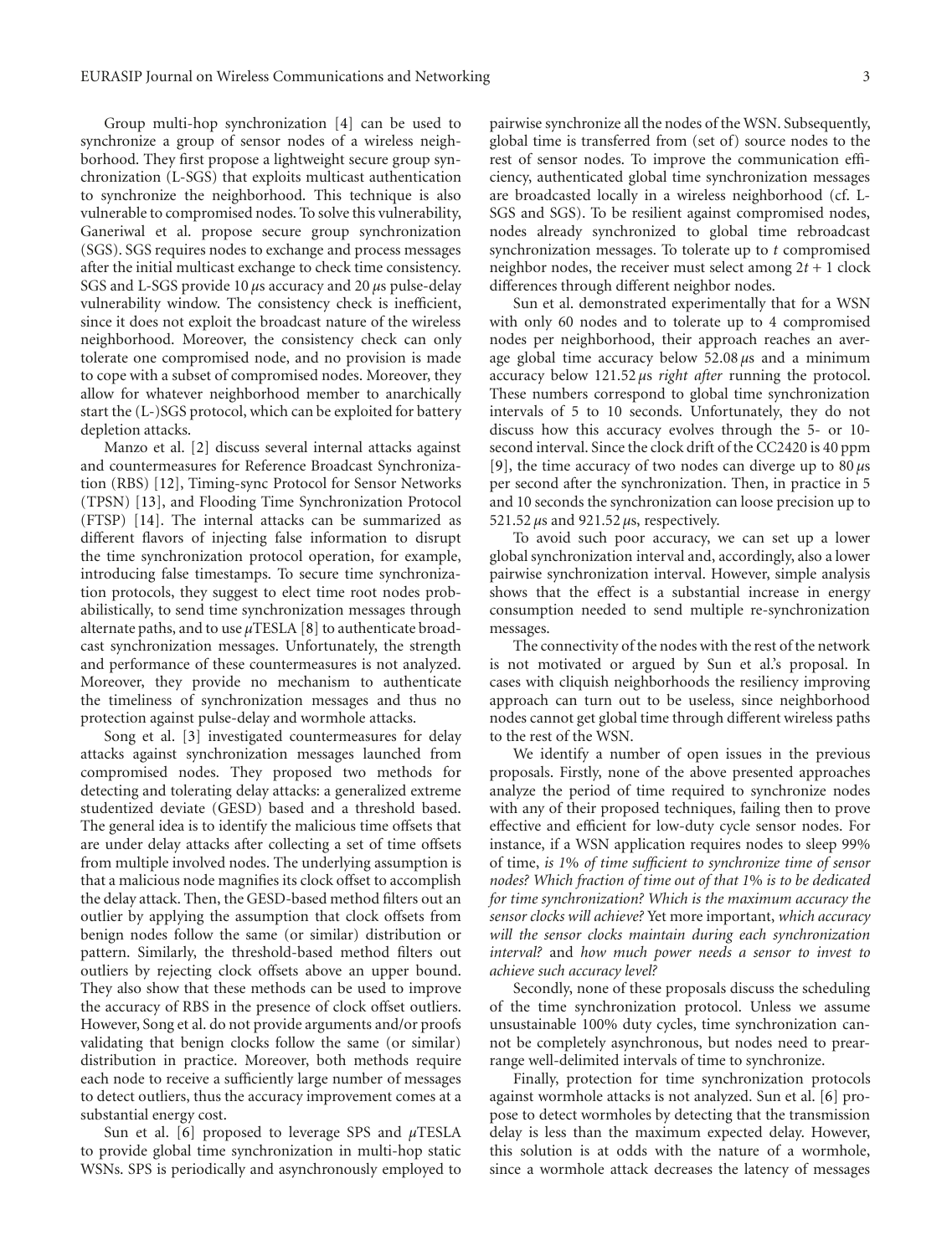exchanged by two nodes at different locations in the WSN  $[15]$ .

Hoepman et al. [16] consider an adversary that aims at tampering with the clock synchronization by intercepting messages, replaying intercepted messages, and capturing nodes (i.e., revealing their secret keys and impersonating them).

They present a clock sampling algorithm which tolerates attacks by this adversary, collisions, a bounded amount of losses due to ambient noise, and a bounded number of captured nodes that can jam, intercept, and send fake messages. The algorithm is self-stabilizing, so if these bounds are temporarily violated, the system can stabilize back to a correct state.

The core of their clock synchronization algorithm is a mechanism for sampling the clocks of neighboring nodes at reception of broadcasts called beacons. A beacon acts as a shared reference point.

#### **3. Wireless Sensor Network Model**

A BAN consists of wireless connected sensors nodes worn by or implated to a human body. A sensor node is a lowcost, low-power, wireless-enabled computing device. New sensor nodes can be incrementally added after the initial deployment. The BAN ranges a few meters around a human body.

Each BAN includes a controller node (CN) with routing, data fusion, and other functions. The role of this node can be assigned either to a single sensor node or dynamically to any of the nodes of the BAN. Let us assume that in average a BAN includes *n* sensor nodes. Two neighbour CNs are connected by a direct wireless link.

A WSN is the interconnection of multiple BANs by means of the controller nodes. The number of WSN nodes can range up to thousands of nodes. Therefore, the WSN can occupy a huge area.

The WSN can be formed in public or hostile areas, where wireless communications can be easily eavesdropped, deleted, and/or modified. In some applications, sensor nodes are left unattended (when detached from the monitored body), being then prone to capture and manipulation by an attacker. The monitored human itself may also be an intruder and, thus, may manipulate its body-attached nodes.

We also assume that nodes share pairwise keys [17]. Alternatively, each pair of nodes can *directly* derive a pairwise key [18, 19] just by knowing each node ID, without the need to exchange further messages.

Integrity-protected messages are timestamped below the MAC layer using existing techniques. Therefore, the period of uncertainty needed for the host to access the network interface card and to backoff is removed as demonstrated in  $[6]$ 

Data sensed by sensor nodes is to be sent to a (small number of) base station(s) in a central or remote location.

*3.1. Power Management.* The WSN is provided of a power management service to save energy of sensor nodes. This

service, in turn, guarantees the longest longevity for the WSN. The basic idea of the power management service is to put the radio of sensor nodes to sleep during idle times and wake it up right before message transmission and/or reception.

To allow communication in WSNs formed of low-duty cycle nodes, sensor nodes need to synchronize active and wake periods of time. This synchronization can be achieved synchronizing each sensor node to a common reference time. However, sensor nodes embed low-cost crystal oscillators which drift from the reference time. Consequently, sleep *T*sleep and wake *T*wake periods are not equally measured by all the sensor nodes.

A time period of guard *T*guard is defined to enable active periods from two sensor nodes to overlap despite their respective clock drift errors. The time of guard *T*<sub>guard</sub> is a local time measure. During its time of guard, a sensor node can receive but cannot send data.

*3.2. Definitions.* In the rest of the paper we use the following definitions.

- (i) *Pairwise Time*. Pairwise time is the agreed synchronized time between two arbitrary sensor nodes *u* and *v*.
- (ii) *BAN Time*. BAN time is the agreed synchronized time among the sensor nodes of a BAN.
- (iii) *WSN Time*. WSN time is the agreed synchronized time among all the sensor nodes of the WSN.
- (iv) *Coordinated Universal Time (UTC)*. This is the global synchronized time used by humans.
- (v) *Clock Accuracy*. Clock accuracy is the degree of closeness of a measured time value to that of a reference clock. For instance, let us consider a reference clock at 12:00:00. A clock  $c_1$  measuring 12:05:00 after 2 days of having been perfectly synchronized is considered to be inaccurate.
- (vi) *Precision*. Precision is the degree of closeness to which repeated measured time values agree with each other under unchanged conditions. Let us consider again the clock  $c_1$ . During 10 consecutive days, we obtain time readings differing 10 seconds from each other and differing an average of 5 minutes from the reference clock. We consider  $c_1$  to be a precise yet inaccurate clock.

*3.3. Prediction of Clock Skew.* The time difference measured by two different clocks  $t_u$  and  $t_v$  depends on differences in *phase* and *frequency* of oscillation of each clock. The phase and the frequency oscillation variation of a clock is often referred in the literature to as *clock offset* and *clock skew*, respectively.

Initially, the offset counts the elapsed time from the time of start of  $t_u$  in respect to  $t_v$  or vice versa. Note that instantaneously correcting the offset between two clocks is relatively simple by running for instance a pairwise synchronization protocol. However, because of the effect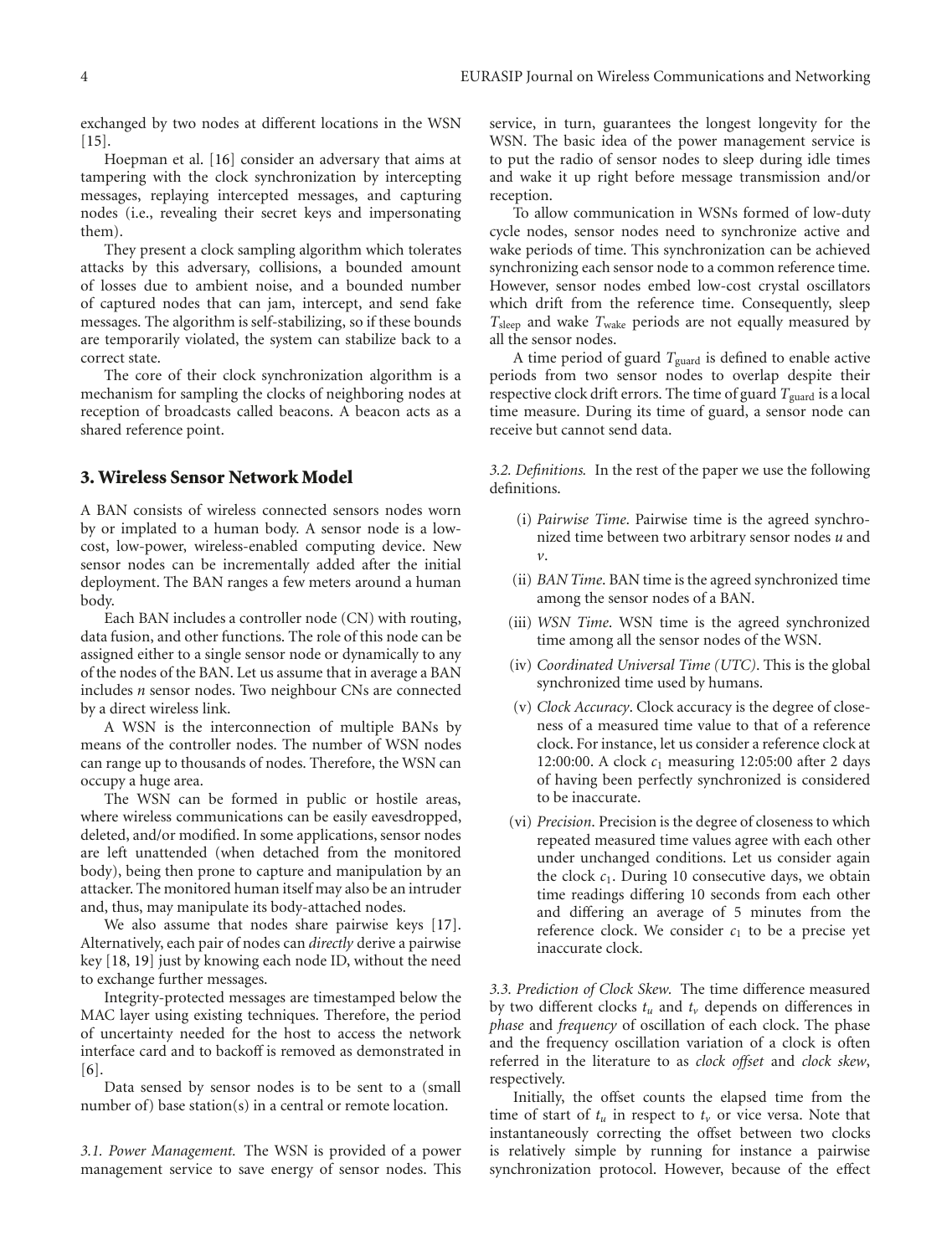of the clock skew, the two clocks drift after the initial synchronization. Therefore, to keep the clock drift under a required upper bound, all the related schemes in Section 2.2 propose to resynchronize frequently. Instead, to reduce the frequency of re-synchronization and, thus, the energy consumption of sensor nodes, we propose to predict the clock skew of each sensor node clock.

The variation of clock skew depends on different nondeterministic factors: including aging, noise, warmup, variations in temperature, atmospheric pressure, acceleration, voltage, radiation, and magnetic fields [20, 21].

We observe that temperature is the factor most influencing the frequency of the clocks. Temperature can cause variations up to several tens of ppm while the aggregated variation caused by other factors is far below 1 ppm [21].

We also observe that in typical WSN environments temperature changes smoothly. For instance, outdoors the temperature changes smoothly because of weather conditions. The temperature keeps relatively constant in normal circumstances in most indoor scenarios. In BANs, the effect of temperature change rate is even more negligible, since sensor nodes are separated just a few centimeters from each other.

Hereafter, a time period of no substantial temperature change is referred to as *epoch*. We assume that the clock skew for each sensor node and, thus, the relative clock skew for two nodes remain constant during an epoch [21].

Ganeriwal et al. [7] designed a prediction-based algorithm to model long-term clock skew between two sensor node clocks *tu* and *tv*. Wu et al. [21] and Elson et al. [12] developed similar concepts, demonstrating thus its suitability for WSNs.

After Ganeriwal et al. [7], the following *P*-degree polynomial represents the relative clock model between two nodes<br>  $u$  and  $v$ :<br>  $\hat{t}_v(t_u) = \sum_{r=0}^{p} (\beta_p \cdot t_u^p) + \epsilon,$  (1) *u* and *v*:

$$
\hat{t}_{\nu}(t_u) = \sum_{p=0}^{P} (\beta_p \cdot t_u^p) + \epsilon,
$$
\n(1)

\nwhere  $\hat{t}_{\nu}(t_u)$  is the prediction of the actual  $t_{\nu}$  measured

with the clock of node  $u$ . The error  $\epsilon$  includes both measurement errors and environmental factors that influence the clock stability. Over short timescales, there is the general agreement that a linear relative clock model  $(P = 1)$  is sufficient [7, 12–14].

Given a window of *W* past observations  $(t_{u,i}, t_{v,i})$ ,  $i =$ 1, 2,..., *W*, the parameters  $β_0$  and  $β_1$  are the values which minimize the residual sum of squares (PSS). minimize the residual sum of squares (RSS):

RSS = 
$$
\min_{\beta_p \forall p=0,1} \sum_{i=1}^{W} \left( t_{v,i} - \left[ \sum_{p=0}^{1} (\beta_p \cdot t_{u,i}^p) \right] \right)^2
$$
. (2)

It is easy to see that finding the values  $\beta_0$  and  $\beta_1$  which minimize RSS is an extremely low-complexity problem. Then, the energy consumed by calculating these parameters can be neglected in comparison to the cost of sending a bit.

We define a sampling period *S* as the interval of time separating two consecutive observations  $(t_{u,i}, t_{v,i})$  and

 $(t_{u,i+1}, t_{v,i+1})$ . Naturally, shorter values of *S* minimize the error of the prediction.

Given *S*, there exists an optimal window size *W* which minimizes the error of the prediction. For instance, Ganeriwal et al. [7] experimentally showed that *<sup>W</sup>* <sup>=</sup> 8 and  $S = 60$  seconds minimize the prediction error  $E_p$  for indoor environment at a temperature range from 25 to 26◦C.

In practice, each time we obtain new time observations, by using the low-cost rate adaptive time synchronization algorithm (RATS) [7], we can calculate two optimal values *S* and *W* which maintain the error of the prediction within a desired error bound for the calculated *S*.

*3.4. Estimation of Prediction Error.* Given a time window 3.4. *Estimation of Prediction Error*. Given a time window of *W* observations,  $(t_{u,i}, t_{v,i})$ , the time at node  $v$ ,  $\hat{t}_v$ , can be predicted using time at node *u*, *tu*, with (1). Following standard regression theory, we can construct a  $(1 - \alpha)$ confidence interval for this prediction as<br> $\hat{t}_v \pm \hat{E}_p$ ,

$$
\hat{\psi} \pm \hat{E}_p, \tag{3}
$$

where

$$
\hat{E}_p = t_{u_{(1-\alpha)/2,W-2}} \cdot \text{SE}(\hat{t}_u).
$$
\n(4)

The first term of the product in (4) refers to an upper quantile of the *tv* distribution with *<sup>W</sup>* <sup>−</sup>2 degrees of freedom. The second term is the standard error (SE) of the predicted value.

*3.5. The RATS Algorithm.* The objective of RATS is to repeatedly calculate a new sampling period *S* so that the synchronization error remains bounded within the user specifications. The pseudocode for the RATS algorithm is as follows:

- (1) compute  $W = \max(P + 1, T/S)$ ,
- (2) calculate ( $\beta_0$ ,  $\beta_1$ ) using a window of *W* samples in (2),
- (1) compute  $W = \max_{P} (P)$ <br>(2) calculate  $(\beta_0, \beta_1)$  using (3) compute  $\hat{E}_p$  using (4), (3) compute  $\hat{E}_p$  using (4)<br>(4) compute  $E_p = \Delta \cdot \hat{E}$
- (4) compute  $E_p = \Delta \cdot \hat{E}_p$ ,
- (5) if  $E_p < \epsilon_{\min}$ , then  $S = S \cdot MIMD_{\text{inc}}$ 
	- else if  $E_p > \epsilon_{\text{max}}$ , then *S* = *S/MIMD*<sub>dec</sub>,
- (6) if  $S < S_{\text{min}}$ , then  $S = S_{\text{min}}$ 
	- else if  $S > S<sub>max</sub>$ , then  $S = S<sub>max</sub>$ .

RATS starts with calculating the optimal window size *W* using the optimal time window *T* for the given sampling period *S*. The relative clock model is estimated using a linear estimator on the sample history equal to *W*. The estimation period S. The relative clock model is estimated using a linear estimator on the sample history equal to W. The estimation of the prediction error,  $\hat{E}_p$ , is then computed and scaled using the scaling factor Δ.

If the error of the prediction  $E_p$  is below the lower threshold, we multiplicatively increase the sampling period. Conversely, if it is above the higher threshold, the sampling period is decreased multiplicatively. The sampling period remains unchanged if the error is between the two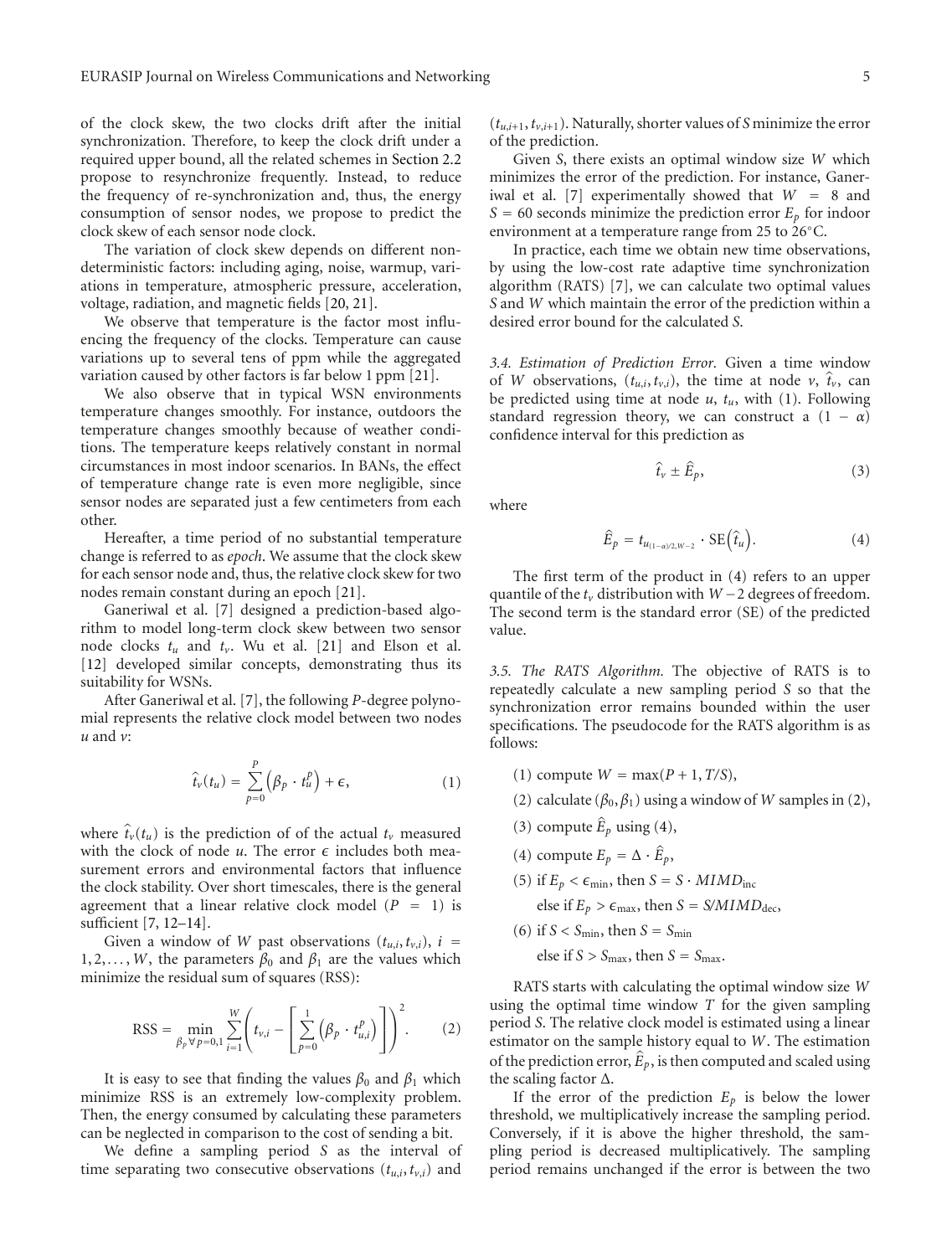thresholds. At the end, we make sure that the new sampling period is within [S<sub>min</sub>, S<sub>max</sub>] to avoid an unbounded increase/decrease of the sampling period.

During a 2–4-hour learning phase, the nodes derive the values of the optimal time window *T* and scaling factor Δ for a wide range of *S* values. In [7], it is showed that this initial calibration is consistent with a great number of environments and for long periods of time. In deterministic WSN deployments, the initial calibration can be performed in factory to save postdeployment energy [7]. In random and mobile WSN deployments in factory calibration would not scale, since we ignore which sensor nodes will be neighbors after the deployment. Therefore, in these cases, the calibration must be performed autonomously by the nodes at the deployment site.

#### **4. Secure WSN-Wise Synchronization**

Our proposal consists of two periodic phases. In case the WSN needs to also synchronize to UTC time, we propose to add a third phase.

- (1) *Secure CN Pairwise (Re-)synchronization*. Each pair of neighbor CNs use the SPS-SE protocol to synchronize, initialize and maintain RATS, and schedule each subsequent time synchronization iteration. In this manner, a common time reference is set up for the WSN.
- (2) *Secure BAN (Re-)synchronization*. The CN uses the SPS-SE protocol to synchronize each BAN member. In this manner, a common time reference is set up for the BAN. RATS is accommodated to use it with multiple nodes.
- (3) *UTC Synchronization*. WSN time is translated to UTC time.

In the remainder of this paper, let us consider that at each period *R* a new controller node is elected in each BAN. Note that if the controller node is fixed, then *R* is the WSN lifetime.

We divide pairwise and BAN time in a number of variable time periods  $S_{u,v}^j$  and  $S_{CL}^k$ , where  $j = 1, 2, ..., r_j$  complying  $\int_{j=1}^{r_j} (S_u^j)$ *u*,*v*) = *R* and *k* = 1, 2, *...*, *r<sub>k</sub>* complying  $\sum_{k=1}^{j} (S_{CL}^{k})$  = *R* and *k* = 1, 2, *...*, *r<sub>k</sub>* complying  $\sum_{k=1}^{j} (S_{CL}^{k})$  = *R*, respectively. A period  $S^j_{u,v}$  or  $S^k_{CL}$  can encompass one or more consecutive sleep plus wake intervals. In any case, we define the beginning of each period  $S_{u,v}^j$  or  $S_{CL}^k$  right to coincide with the beginning of a wake interval.

The duration of a period  $S_{u,v}^j$  does not necessarily coincide with any  $S_{CL}^k$ , for  $i, k > W_d$ . The duration of a period  $S_{u,v}^i$  does not necessarily coincide with any  $S_{u,v}^j$ , for *i*, *j* > *W<sub>d</sub>*. The duration of a period  $S_{CL}^{i}$  does not necessarily coincide with any  $S_{\text{CL}}^k$ , for  $i, k > W_d$ .

In the predeployment phase, that is, during manufacture, the sensor nodes are preconfigured with an initial default sampling period  $S_d$  and an initial optimal window size *Wd*. Once deployed, starting from the beginning of BAN existence, the nodes exchange *Wd* time observations, each sample separated by  $S_d$  seconds. The messages used to exchange these observations are protected by secure means.

After  $W_d \cdot S_d$  seconds, the sensors derive the first estimate of their clocks using (1). If this estimation error is between the thresholds  $[\epsilon_{\min}, \epsilon_{\max}]$ , then the sensor nodes use the clock estimations for synchronizing. Otherwise, the sensors keep exchanging time observations each  $S_d$  seconds till the estimation error is between the two thresholds. From this moment on, the sensors use the clock estimations for synchronizing.

During the rest of the BAN existence, the quality of the estimation is optimized to the particular conditions of each epoch. The nodes employ RATS to periodically calculate the optimal duration of  $S_{u,v}^j$  and  $S_{c}^k$ ,  $k, j \geq W_d + 1$ , to maintain the precision of the clock estimations between the thresholds  $[\epsilon_{\min}, \epsilon_{\max}]$ . Moreover, a corresponding new optimal window size  $W_{u,v}^j$  and  $S_{CL}^k$ ,  $k, j \geq W_d+1$ , is obtained. Additionally, after each interval  $S_{u,v}^j$  or  $S_{CL}^k$ ,  $k, j \geq W_d + 1$ , the nodes securely exchange a new time sample and recalculate the clock estimations.

These steps are repeated after each controller node reelection.

In the rest of the section, we thoroughly describe the SPS-SE protocol and each of the phases of the synchronization system.

*4.1. Secure Pairwise Synchronization with Sample Exchange.* We propose a protocol for secure pairwise synchronization and sample exchange that leverages SPS [4]. SPS is based on sender-receiver synchronization. It performs a handshake protocol between two nodes *u* and *v*.

The integrity and authenticity of SPS-SE messages are guaranteed using message integrity codes (MICs) and a shared key *Ku*,*<sup>v</sup>*. Moreover, the MIC provides resistance to pulse-delay attacks and external attackers.

The SPS-SE protocol consists of the following message exchanges (time samples between brackets denote message time of send (tos) or time of arrival (toa)):

- $(1)$   $u(\text{tos}_{u_1}) \rightarrow (\text{toa}_{v_1})v: \text{ID}_u, \text{ID}_v, \text{tos}_{u_1},$
- $(2)$   $v(\cos_{v_2}) \rightarrow (\cos_{u_2})u : ID_v, ID_u, \cos_{u_1}, \cos_{v_2},$  $MIC<sub>2</sub>$
- $(3)$   $u(\text{tos}_{u_3}) \rightarrow (\text{toa}_{v_3})v: \text{ID}_u, \text{ID}_v, \text{toa}_{u_2}, \text{tos}_{u_3}, \text{MIC}_3,$

where  $\text{MIC}_2$  =  $\text{MIC}_{K_{u,v}}(\text{ID}_v, \text{ ID}_u, \text{tos}_{u_1}, \text{toa}_{v_1}, \text{and } \text{tos}_{v_2}),$  $MIC<sub>3</sub> = MIC<sub>K<sub>u,v</sub></sub> (ID<sub>u</sub>, ID<sub>v</sub>, toa<sub>u<sub>2</sub></sub>, and tos<sub>u<sub>3</sub></sub>), and K<sub>u,v</sub> is the$ key shared by *u* and *v*.

At the end of the protocol, both nodes calculate the SPS message end-to-end delay *du*,*<sup>v</sup>* as specified in [4]: ooth<br>s sp<br>+ (

$$
d_{u,v} = \frac{(\text{toa}_{v_1} - \text{toa}_{u_1}) + (\text{toa}_{u_2} - \text{toa}_{v_2})}{2}.
$$
 (5)

The end-to-end delay is used to detect pulse-delay attacks<br>inst SPS-SE against SPS-SE.  $\frac{1}{2}$ <br>= (

The clock offset  $\delta_{u,v}$  is also calculated as follows:

$$
\delta_{u,v} = \frac{(\text{to}a_{v_1} - \text{to}a_{u_1}) - (\text{to}a_{u_2} - \text{to}a_{v_2})}{2}.
$$
 (6)

Subsequently,  $u$  and  $v$  add the new time sample  $(tos<sub>u</sub>$ ,  $toa<sub>v</sub> - d<sub>u</sub>$ <sup>*,*</sup>) to their respective sample repository.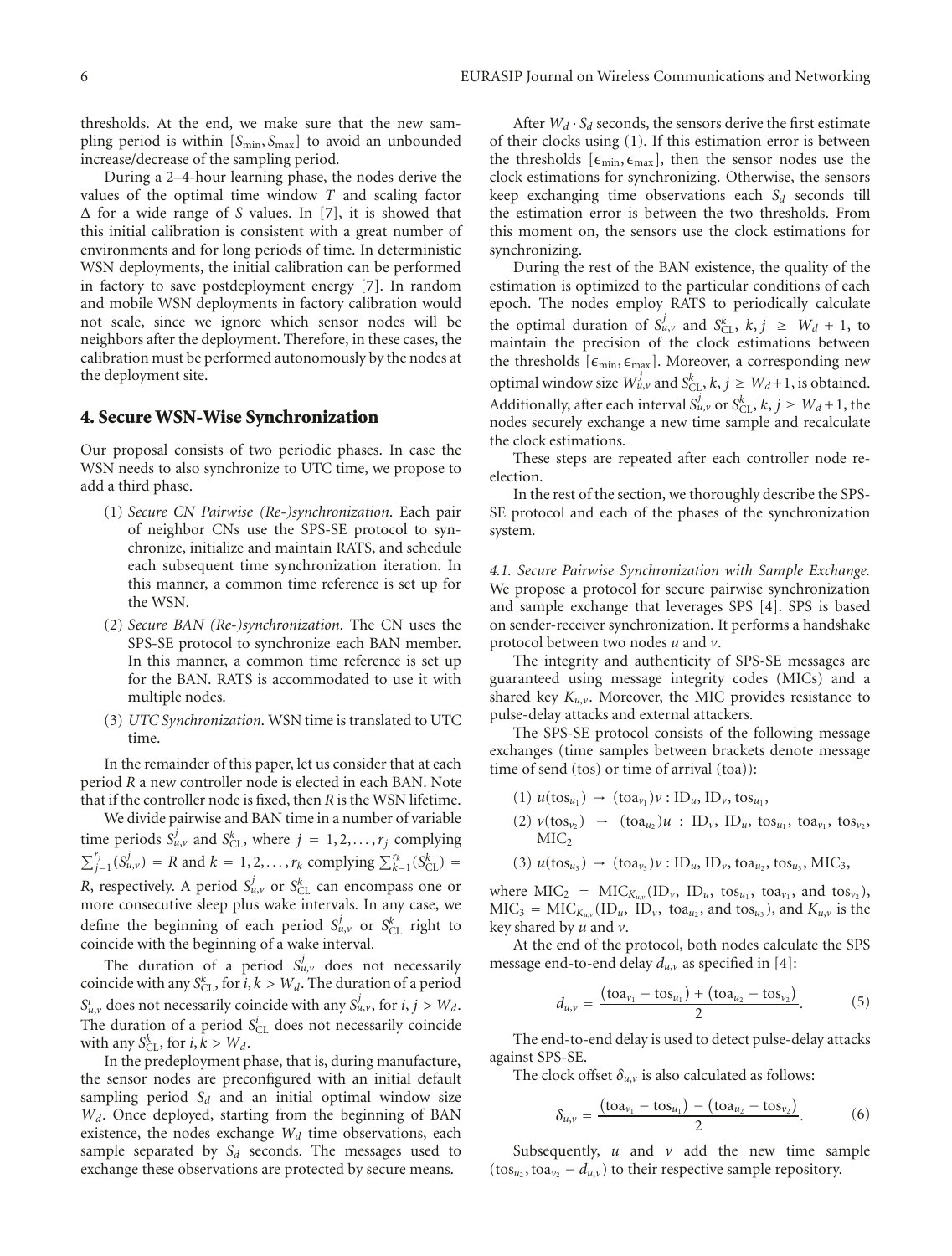For sensor nodes using crystal oscillators with stability up to 100 ppm, the duration of the protocol is to be bounded to a few hundred milliseconds. In such case, we can assume the clock drift to be negligible and accept the time observations accurate enough for the prediction.

*4.2. Synchronization Method.* The synchronization method allows two nodes to adapt their respective time measures. We distinguish two methods: short-lasting synchronization and long-lasting synchronization.

*4.2.1. Short-Lasting Synchronization.* Short-lasting synchronization is used during the initialization phase of RATS for the nodes to establish short-lasting accurate clock synchronization and for exchanging samples for a clock estimation with the required target precision.

Note that because of the low quality of clock crystals, this method cannot be used to maintain a high precision during a relative long time without an expensive energy cost. For instance, the CC2420 can drift up to 80 *μ*s per second, and in 60 seconds the clocks may drift up to 4810 *μ*s. To guarantee a precision below the 100 *μ*s, the nodes would need to synchronize each second.

The method works as follows. Firstly, by using the SPS-SE protocol, two nodes *u* and *v* calculate their relative clock offset. Subsequently, to synchronize a node's time measure, with another's clock measure the clock offset is added (or subtracted, as needed). For instance, if sensor *u* collects and timestamps a data sample at  $tc_{u_4}$ ,  $v$  translates data collection time to  $tc_{u_4} - \delta_{u,v}$  to get the time measure relative to its own notion of time.

For subsequent message exchanges between *u* and *v*, the message delay *d* needs also to be taken into account to calculate the synchronized time. For messages timestamped below the MAC layer immediately prior to their transmission, the delay (*d*) adds the contribution of the transmission time, the propagation time, and the reception time. The transmission time is the time needed for the sender to transmit the message bit by bit at the physical layer. This time can be easily calculated by the receiver by knowing the length in bits of the message and the radio speed. The propagation time is the actual time taken by the message to traverse the wireless link from the sender to the receiver. In WSN, the distance among neighbor sensor nodes is of a few meters. Therefore, because radio waves move at the speed of light and the radio speed is up to a few Mbit/s, the propagation time is neglected compared to the rest of times. The reception time accounts for the time taken by the receiver in receiving the bits and passing them to the MAC layer. This time can also be easily calculated by the receiving node. Thus,

$$
d \approx \text{transmission time} + \text{reception time.} \tag{7}
$$

For instance, for a timestamped message that *u* sends at time tos<sub>*u*5</sub> and reaches *v* at time toa<sub>*v*5</sub></sub>, *v* will interpret sent time as toa<sub> $v_5$ </sub> − *d* +  $\delta_{u,v}$ . For instance, *v* can check the time integrity of the message by verifying that the difference between tos<sub>*u*5</sub> and toa<sub> $\nu$ 5</sub> − *d* +  $\delta$ <sub>*u* $\nu$ </sub> is below a certain threshold. *4.2.2. Long-Lasting Synchronization.* Long-lasting synchronization is used to maintain precise clock synchronization with fine-tuned RATS.

Each new time sample (e.g., (tos<sub>*u*2</sub></sub>, toa<sub>*v*<sub>2</sub> –  $d_{u,v}$ ))</sub> exchanged with SPS-SE includes the offset but not the delay contribution, which is a particular measure of each exchanged message. Therefore, with estimated clocks, for a timestamped message that  $u$  sends at time tos<sub> $u_4$ </sub> and reaches exchanged message. Therefore, with estimated clocks, for a timestamped message that *u* sends at time tos<sub>*u*4</sub></sub> and reaches  $\nu$  at time toa<sub> $\nu_4$ </sub>,  $\nu$  will interpret sent time as  $\hat{t}_u$ (toa<sub> $\nu_4$ </sub>) − *d*. Furthermore, if sensor *u* collects and timestamps a data sample at  $tc_{u_5}$ ,  $v$  translates data collection time to  $tc_{u_5} - (t_v \hat{t}_u(t_v)$ ) to get the time measure relative to its own notion of time. Here  $t_v - \hat{t}_u(t_v)$  is an estimation of the current offset between *tv* and *tu*.

*4.3. Secure CN Pairwise (Re-)Synchronization.* Secure CN pairwise (re-)synchronization is used to periodically synchronize two neighbor CNs. Each and every pair of neighboring CNs of the WSN is to synchronize following this method. In this manner, WSN time is established.

The interval of time  $S^1_{CN_u, CN_v}$  starts right after two newly elected CNs  $CN_u$  and  $CN_v$  discover each other by physical and MAC layer means (the description of these means is out of the scope of this paper).

During time periods  $S_{CN_u, CN_v}^j$ ,  $j = 1, 2, ..., W_d$ , BAN controller nodes use the short-lasting synchronization method. Additionally, this time is also employed to exchange the first *Wd* time samples. Right at the beginning of each time period  $S_{CN_u, CN_v}^j$ ,  $j = 1, 2, ..., W_d$ , by using the SPS-SE protocol nodes  $CN_u$  and  $CN_v$  synchronize and exchange a time sample  $(t_{CN_u,j}, t_{CN_v,j})$ ,  $j = 1, 2, ..., W_d$ . To detect wormhole and pulse-delay attacks, each CN also measures the maximum SPS-SE expected message delay  $d_{CN_u, CN_v}$ .

At the beginning of period  $S^{W_d+1}_{CN_u, CN_v}$  both CNs calculate the first clock estimations and initialize RATS for the first time. At the end of  $S_{CN_u, CN_v}^{W_d+1}$  both CNs estimate their relative<br>clock offset as follows:<br> $\hat{\delta}_{CN_u, CN_v} = t_{CN_v} - \hat{t}_{CN_u}(t_{CN_v})$ . (8) clock offset as follows:

$$
\hat{\delta}_{\text{CN}_u,\text{CN}_v} = t_{\text{CN}_v} - \hat{t}_{\text{CN}_u}(t_{\text{CN}_v}). \tag{8}
$$

 $\hat{\delta}_{CN_u, CN_v} = t_{CN_v} - \hat{t}_{CN_u}(t_{CN_v}).$ <br>If  $\hat{\delta}_{CN_u, CN_v}$  is below the required accuracy threshold  $\epsilon_{\text{max}}$ , then RATS is considered to be fine-tuned. Consequently, BAN controller nodes switch to the long-lasting synchronization method for the following BAN periods.

Otherwise, yet the synchronization method to be used is short-lasting synchronization for subsequent BAN periods *S j* COMETAING STATE OF CONDUCT CONDUCTS SHOTLART CONDUCTS SHOTLART STATE STATE STATE STATE  $j$ <br> *S*<sub>CN*u*</sub>,CN*v*</sub>, *W<sub>d</sub>* + 2  $\leq j \leq r_j$ , till the condition  $\hat{\delta}_{CN_u, CN_v} \leq \epsilon_{\text{max}}$ is satisfied. Let us refer to the period when this condition is satisfied as  $S_{\text{CN}_u,\text{CN}_v}^{j_{\text{opt}}}$ . Typically,  $W_d + 2 \le j_{\text{opt}} \ll r_j$ .

During BAN periods  $S_{CN_u,CN_v}^j$ ,  $j_{opt} + 1 \le j \le r_j$ , BAN controller nodes use the long-lasting synchronization methods. Right at the beginning of each of these periods,  $CN_u$  and  $CN_v$  exchange a new time sample  $(t_{CN_u,j}, t_{CN_v,j})$ by using the SPS-SE protocol and add it to their respective sample repository. RATS is employed to periodically recalculate  $S_{\text{CN}_u,\text{CN}_v}^j$  (see Section 4.3.1). Additionally, the clock estimations are recalculated using (1). Finally, a real measure of the clock offset is calculated using the SPS-SE protocol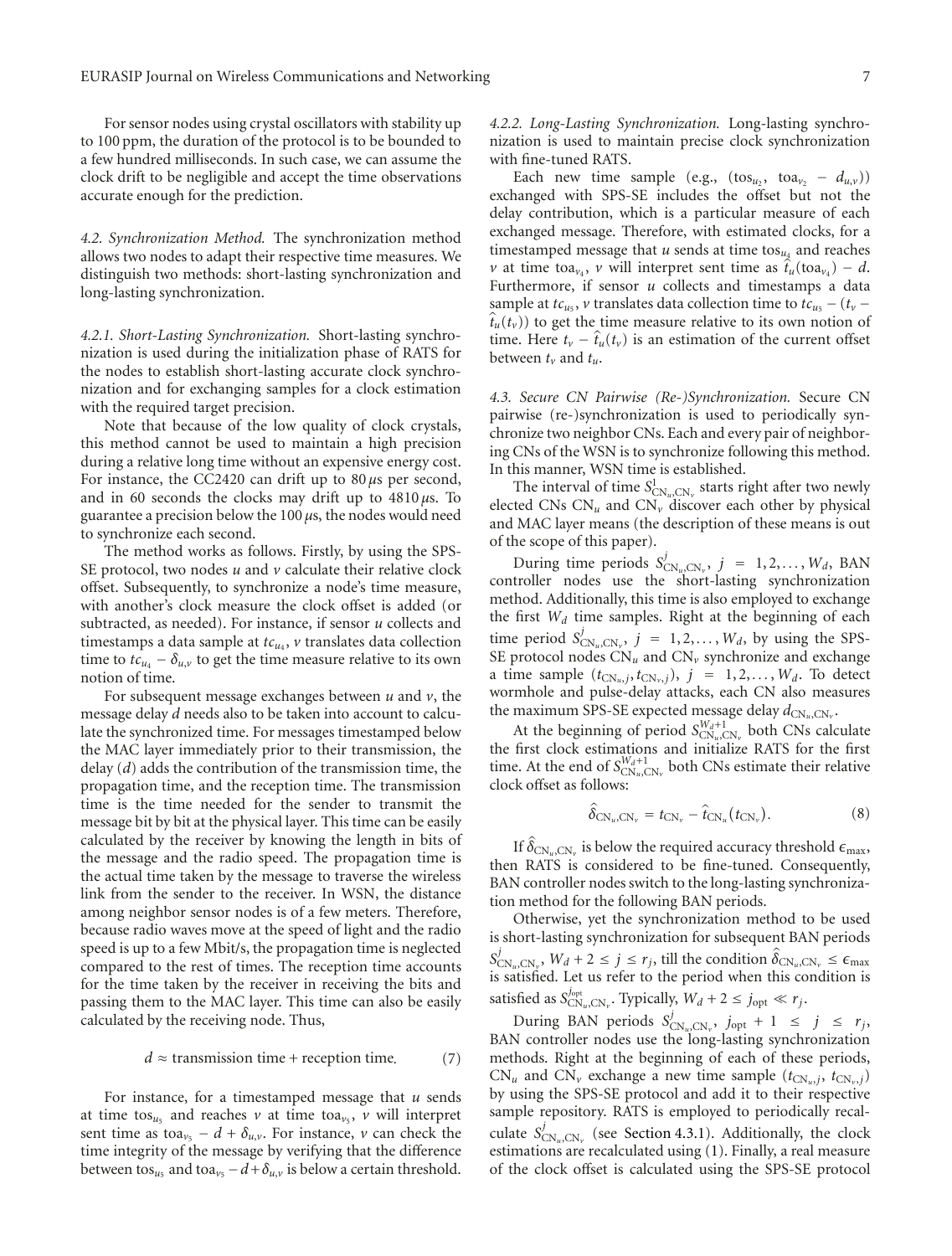to validate the estimation of the clock offset and, thus, to continuously monitor the quality of the clock estimations.

Since the clocks of  $CN_u$  and  $CN_v$  drift throughout  $S_{CN_u, CN_v}^{j-1}$ , *j*<sub>opt</sub> + 1 ≤ *j* ≤ *r<sub>j</sub>*, the measure of  $S_{CN_u, CN_v}^{j-1}$  at the end of the period will likely be different at  $t_{CN_u}$  and  $t_{CN_v}$ . To counter this relativistic effect, we define pairwise perioddependent time of guard. Despite the fact that clocks can get desynchronized, the time of guard guarantees that both CNs are ready to concurrently use the radio channel after long sleeping periods. In order to preserve energy of nodes the time of guard needs to be accurately minimized.

The pairwise period-dependent time of guard to be used at the beginning of  $S_{CN_u, CN_v}^j$ ,  $j_{opt} + 1 \le j \le r_j$ , is calculated as follows:

$$
T_{\text{guard}} = \hat{\delta}_{\text{CN}_u, \text{CN}_v} + \frac{1}{r_b}.
$$
 (9)

During its *T*guard each CN is only allowed to receive messages. The first CN exhausting its *T*guard triggers the resynchronization.

At the very end of each period  $S^{j-1}_{CN_u, CN_v}$ ,  $j_{opt} + 1 \le j \le r_j$ , synchroniza<br>At the v<br>the offset  $\hat{\delta}$ the offset  $\hat{\delta}_{CN_u, CN_v}$  is accurately predicted by using (8).

The uncertainty included by the data rate  $r_b$  is just 4 ppm at 250 kbps. Because nodes of a WSN are separated at most a few tens of meters, the contribution by the propagation delay can be neglected.

*4.3.1. Calculation of Optimal Sample Period and Window Size.* By using RATS, the two CNs calculate the optimal window size  $W_{\text{CN}_u,\text{CN}_v}^j$  for the current period  $S_{\text{CN}_u,\text{CN}_v}^j$ . Additionally, the optimal duration for the the current period  $S_{CN_u, CN_v}^j$  is recalculated. The pseudocode for the RATS algorithm is as follows:

- $(1)$  compute  $W_{CN_u, CN_v}^j = \max(P + 1, T_{CN_u, CN_v}^{j-1}/S_{CN_u, CN_v}^{j-1}),$
- (2) calculate ( $\beta_0$ ,  $\beta_1$ ) using a window of  $W_{CN_u, CN_v}^j$  samples in (2),<br>(3) compute  $\hat{E}_p$  using (4), ples in (2),
- (3) compute  $\hat{E}_p$  using (4),
- (3) compute  $\hat{E}_p$  using (4)<br>(4) compute  $E_p = \Delta \cdot \hat{E}_p$ ,
- (5) if  $E_p < \epsilon_{\min}$ , then  $S_{\text{CN}_u,\text{CN}_v}^j = S_{\text{CN}_u,\text{CN}_v}^j \cdot MIMD_{\text{inc}}$ else if  $E_p > \epsilon_{\text{max}}$ , then  $S_{\text{CN}_u,\text{CN}_v}^j = S_{\text{CN}_u,\text{CN}_v}^j/MIND_{\text{dec}}$ ,
- (6) if  $S_{\text{CN}_u,\text{CN}_v}^j < S_{\text{min}}$ , then  $S_{\text{CN}_u,\text{CN}_v}^j = S_{\text{min}}$ else if  $S^j_{CN_u, CN_v} > S_{\text{max}}$ , then  $S^j_{CN_u, CN_v} = S_{\text{max}}$ .

*4.3.2. Estimation of Relative Clock Skew.* By using the time observations  $(t_{CN_u,i}, t_{CN_v,i})$ , where  $i = j - W_{CN_u, CN_v}^j, j + 1$  $W_{CN_u, CN_v}^j, \ldots j$  in (1) and (2), nodes  $CN_u$  and  $CN_v$  estimate *observations* (*t*<sub>C</sub>)<br>*W*<sub>CN<sub>*u*</sub>,CN<sub>*v*</sub></sub>,...*j* in<br> $\hat{t}_{CN_v}(t_{CN_u})$  and  $\hat{t}_v$  $\hat{t}_{CN_{\nu}}(t_{CN_{\nu}})$  and  $\hat{t}_{CN_{\nu}}(t_{CN_{\nu}})$ , respectively.

*4.4. Secure BAN (Re-)Synchronization.* Secure BAN (re-)synchronization is used to periodically synchronize BAN members with the CN. This, in turn, guarantees that each BAN member is synchronized to the same reference time. This process establishes BAN time without the need for each BAN member to pairwisely synchronize.

BAN wise synchronization can be scheduled in two different manners. First, we let each node to independently schedule its re-synchronization interval. That is, each node has an own measure of the BAN period  $S_{CL,u}$ . At the beginning of each node-dependent BAN period, the node synchronizes with the CN. This manner requires the CN to be asleep each time a BAN member *u* is to synchronize. Because of the independency of the length of each  $S_{CL,u}$ ,  $u = 1, 2, \ldots, n$ , the requirement of low-duty cycling is hard to comply for the CN.

A second manner consists of letting the CN to schedule a unique re-synchronization interval S<sub>CL</sub> for all the BAN members. At the beginning of each BAN period, a slot of time is reserved for each node to synchronize with the CN. This scheduling can be designed to accommodate for CN duty cycling requirements.

Observe that to comply that clock estimations are below the required accuracy level during the period  $S_{CL}$ , then the CN must select as S<sub>CL</sub> the minimum duration for a BAN period required by all the nodes of the BAN.

To solve this issue, we have again two possible approaches. The first approach consists of letting each node *u* of the BAN,  $u = 1, 2, \ldots, n$ , calculate its own measure of  $S_{CL}$ , that is,  $S_{CL,u}$ . Then, each node independently sends  $S_{CL,u}$ to the CN. Finally, the CN heads select  $S_{CL} = min(S_{CL,u})$  for all *u*.

The second approach consists of the CN calculating  $S_{CL,u}$ for all  $u, u = 1, 2, \ldots, n$ . Then, the CN heads select  $S_{CL}$  =  $min(S<sub>CL,u</sub>)$  for all *u*.

We favor the second approach because it does not require the nodes to send  $S_{CL,u}$  to the CN. The need to send messages has implications of added energy consumption and delay both for the BAN members and the CN. The second approach requires much more computational effort in the CN than the first approach. However, the implied energy consumption and delay are neglected compared to the overhead of the first approach.

The rest of the section describes the details of this second approach.

The interval of time  $S^1_{CL}$  starts right after the BAN is formed. Right at its beginning the CN generates a BAN broadcast key chain of length *q* by repeatedly hashing a random value  $K_{\text{CL}}$ . The successive keys  $h^i(K_{\text{CL}}), i = 0 \cdot \cdot \cdot q -$ 1, *q*, are to be used with *μ*TESLA to protect broadcast synchronization messages. We assume that the reader is familiar with *μ*TESLA [8].

The duration of the first  $W_d$  time periods  $S_{CL}^k$ ,  $k =$ 1, 2, ...,  $W_d$ , is fixed by default. The intervals  $S_{CL}^{k}$ ,  $k =$  $1, 2, \ldots, W_d$ , are used to exchange the first  $W_d$  time samples that allow for RATS initialization and for the first clock estimations. At the beginning of each of these periods the CN and each node  $u$  of the BAN,  $u = 1, 2, \ldots, n$ , synchronize and exchange a new time sample  $(t_{CN,k}, t_{u,k}), k = 1, 2, \ldots, W_d,$  by using the SPS-SE protocol. In one of these SPE-SE exchanges, the CN sends the last value of the key chain  $h^q(K_{CL})$  for each BAN member.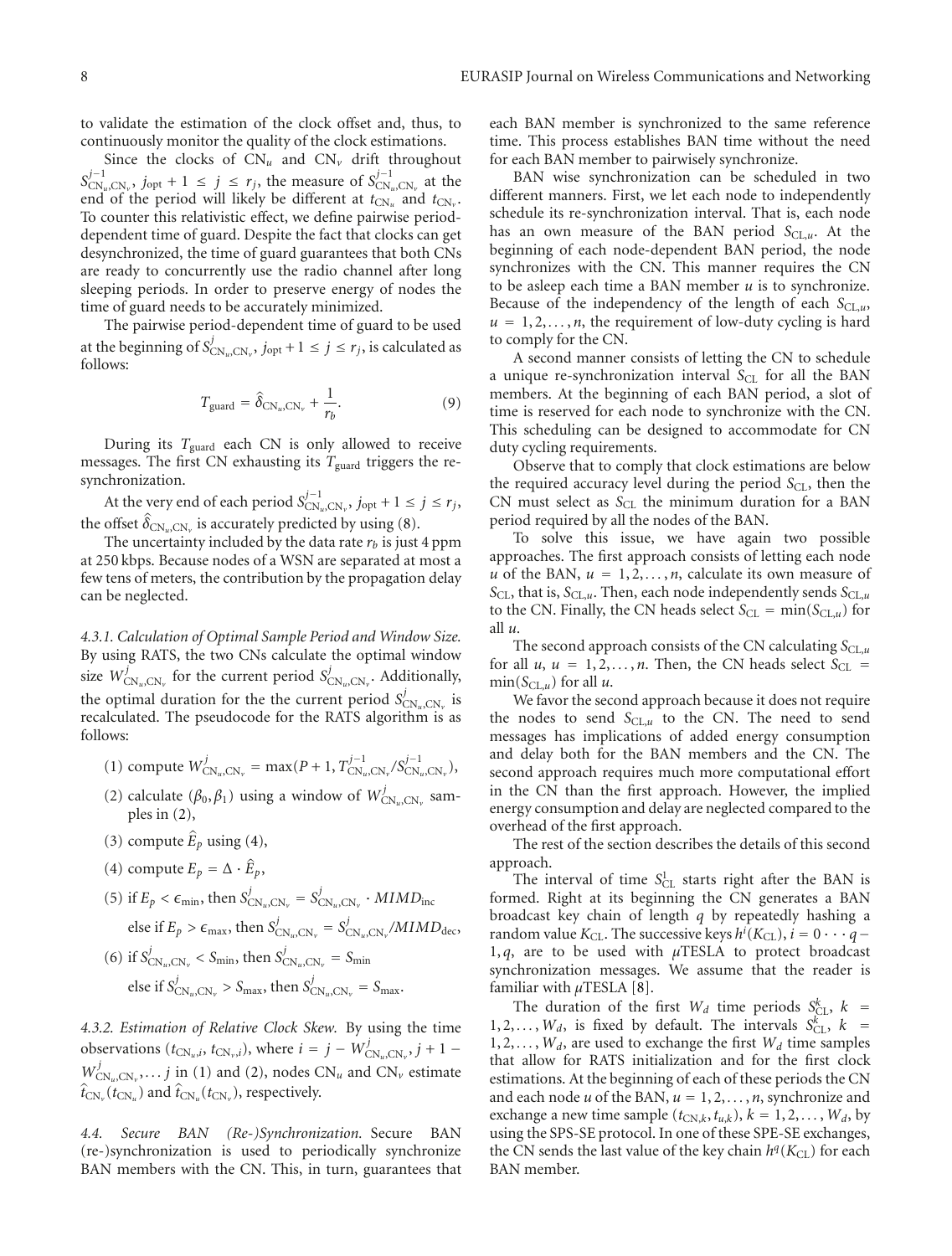Because the clocks are not yet estimated, during time periods  $S_{CL}^k$ ,  $k = 1, 2, ..., W_d$ , the CN and each node *u* of the BAN,  $u = 1, 2, \ldots, n$ , use the short-lasting synchronization method. Note that because of clock drifts, CN and each node *u* may need to re-synchronize multiple times during the duration of any period  $S_{CL}^k$ ,  $k = 1, 2, \ldots, W_d$ .

At the beginning of period  $S_{CL}^{W_d+1}$  the CN calculates the the duration of any period  $S_{CL}^k$ ,  $k = 1, 2, ..., W_d$ .<br>At the beginning of period  $S_{CL}^{W_d+1}$  the CN calculates the first clock estimations  $\hat{t}_u(t_{CN})$ ,  $u = 1, 2, ..., n$ , and initializes RATS for the first time. At the end of  $S_{CL}^{W_d+1}$  the CN and each RATS for the first time. At the end of  $S_{CL}^*$  the CN is node *u* estimate their relative clock offset as follows:<br> $\hat{\delta}_{CN,u} = t_{CN} - \hat{t}_u(t_{CN})$ .

$$
\hat{\delta}_{CN,u} = t_{CN} - \hat{t}_u(t_{CN}). \tag{10}
$$

 $\hat{\delta}_{CN,u} = t_{CN} - \hat{t}_u(t_{CN})$ . (10)<br>If  $\hat{\delta}_{CN,u}$  is below the required accuracy threshold  $\epsilon_{\text{max}}$ , then RATS is considered to be fine-tuned for the CN and the corresponding node *u*. Consequently, the CN and the then RATS is considered to be fine-tuned for the CN and<br>the corresponding node *u*. Consequently, the CN and the<br>node *u* complying  $\hat{\delta}_{CN,u} \leq \epsilon_{max}$  switch to the long-lasting synchronization method for the following BAN periods.

*u* complying  $\hat{\delta}_{CN,u} \leq \epsilon_{max}$  switch to the long-lasting chronization method for the following BAN periods.<br>The nodes not yet complying  $\hat{\delta}_{CN,u} \leq \epsilon_{max}$  are to use the *r*t-lasting synchronization method for subseque short-lasting synchronization method for subsequent BAN periods  $S_{CL}^k$ ,  $W_d + 2 \le k \le r_k$ , till the condition  $\hat{\delta}_{CN,u} \le \epsilon_{\text{max}}$ is satisfied.

In this moment the BAN can have from 0 to *n* nodes synchronized with the long-lasting method. The remaining nodes, up to the *n* nodes still use the short-lasting method. This status exists till all the BAN members switch to long-lasting synchronization. For both groups of nodes the subsequent measure of S<sub>CL</sub> is different. The first adapts the measure of *S<sub>CL</sub>* by using RATS. The second keep using the default value of  $S_{CL}$ .

Let us refer to the period when one or more BAN members first switch to long-lasting synchronization as  $S_{CL}^{k_{opt}}$ . Typically,  $W_d + 2 \leq k_{opt} \ll r_k$ . Let us use *n'* to refer to the BAN members using long-lasting synchronization. In the rest of the section we describe the details of long-lasting synchronization.

Secure BAN long-lasting re-synchronization is performed at the beginning of each period  $S_{CL}^{k}$ ,  $W_d + 2 \leq$  $k_{opt} \ll r_k$ . By using the SPS-SE protocol, nodes CN and  $u, u = 1, 2, ..., n'$ , re-synchronize and exchange a new time sample  $(t_{CN,M_d+k-1}, t_{u,M_d+k-1})$  and add it to their respective repository. Additionally, each node *u* calculates  $\hat{t}_{CN}(t_{u,W_d+k-1})$ . RATS is employed to periodically recalculate  $S_{CL}^{k}$  (see Section 4.4.1).

When each and every pair  $(CN, u)$ , for  $u = 1, 2, ..., n'$ , of the BAN is synchronized, then BAN time is established.

Since the clocks of CN and  $u$ ,  $u = 1, 2, ..., n'$ , drift throughout  $S_{CL}^{k-1}$ , the measure of  $S_{CL}^{k-1}$  at the end of the period will likely be different at  $t_{CN}$  and  $t_u$ . To counter this relativistic effect, we define BAN period and node-dependent times of guard  $T_{\text{guard},u}$  (see Figure 1) to be used at the beginning of  $S^k_{\text{CL}}$ :

$$
T_{\text{guard},u} = \delta_{\text{CN},u} + \frac{1}{r_b} + B,\tag{11}
$$

where *u*,  $1 \le u \le n'$ , is the local identifier of each BAN member and *B* is the time required to run the SPS-SE protocol in three steps. This method allocates a different time

slot for SPS-SE-based synchronization between the CN and a node *u*.

At the very end of each period  $S_{CL}^{k-1}$  the CN calculates  $\delta_{\text{CN},u}$  = *t*<sub>CN</sub> −  $\hat{t}_u(t_{\text{CN}})$ , for  $u = 1, 2, ..., n'$ . Each node *u* At the very end<br>  $\delta_{\text{CN},u} = t_{\text{CN}} - \hat{t}_u$ <br>
calculates  $\delta_{\text{CN},u} = \hat{t}_u$  $\epsilon$ calculates  $\delta_{CN,u} = t_{CN}(t_u) - t_u$ .

The CN does not need to contend to access the wireless media. After *S*<sup>k−1</sup> and each subperiod *T*<sub>guard,*u*</sub> are exhausted, the CN is the only node in the BAN allowed to start communication. After receiving an initial message from the CN, just the corresponding node  $u$ ,  $u = 1, 2, ..., n'$ , is allowed to answer.

*4.4.1. Calculation of Optimal Sample Period.* By leveraging RATS, the CN calculates the optimal duration for the current period  $S_{CL}^k$ . The pseudocode for the RATS algorithm is as follows:

- (1) compute  $W_{\text{CN},u}^k = \max(P + 1, T_{\text{CL}}^{k-1}/S_{\text{CL}}^{k-1}),$
- (2) calculate ( $\beta_0$ ,  $\beta_1$ ) using a window of  $W^k_{\text{CN},u}$  samples in (2), (2) calculate  $(\beta_0, \beta_1)$  using (2),<br>(3) compute  $\hat{E}_p$  using (4),
- 
- (3) compute  $\hat{E}_p$  using (4)<br>(4) compute  $E_p = \Delta \cdot \hat{E}$ (4) compute  $E_p = \Delta \cdot \hat{E}_p$ ,
- (5) if  $E_p < \epsilon_{\min}$ , then  $S_{\text{CN},u}^k = S_{\text{CN},u}^k \cdot MIMD_{\text{inc}}$ else if  $E_p > \epsilon_{\text{max}}$ , then  $S_{\text{CN},u}^k = S_{\text{CN},u}^k / MIMD_{\text{dec}}$ ,
- ( 6) if  $S_{\text{CN},u}^k < S_{\text{min}}$ , then  $S_{\text{CN},u}^k = S_{\text{min}}$ else if  $S_{CN,u}^k > S_{\text{max}}$ , then  $S_{CN,u}^k = S_{\text{max}}$ .

Finally,  $S_{CL}^k = \min(S_{CN,u}^k)$  for all *u*, *u* = 1, 2, ..., *n'*.

Right after  $T_{\text{guard},n}^k + B$ , the CN broadcasts the current period  $S_{CL}^k$  in an integrity-protected message under key  $h^{q-k}(K_{\text{CL}})$ . After max( $d_{\text{CN},u}$ ) seconds, for all *u*, the CN reveals  $h^{q-k}(K_{\text{CL}})$  (see Figure 2).

In receiving  $h^{q-k}(K_{CL})$  each node *u* first validates the authenticity of the key by hashing it and comparing it with the previous stored authentic value  $h^{q-k+1}(K_{\text{CL}})$ . If the validation is positive, then the node stores  $h^{q-k}(K_{\text{CL}})$  to be used in the next BAN time period. Subsequently, the integrity of the message containing  $S_{CL}^k$  is verified. Finally, the value  $S_{CL}^k$  is stored for scheduling the next re-synchronization.

*4.4.2. Estimation of CN Time.* By leveraging RATS, each node *u*, for  $u = 1, 2, \ldots, n'$ , independently calculates  $W_{CN,u}^k$  with the same pseudocode the CN used (see Section 4.4.1). The node stores the obtained  $W_{\text{CN},u}^k$  but ignores the obtained  $S_{\text{CN},u}^k$ . Instead, it will use  $S_{\text{CN},u}^k = S_{\text{CL}}^k$  as next sampling period. By using the time observations  $(t_{CN,i}, t_{u,i})$ , where  $i =$  $k - W_{\text{CN},u}^k$ ,  $k + 1 - W_{\text{CN},u}^k$ , *...k* in (1) and (2), each node *u* By usin<br>  $k - W_{CN,u}^k$ <br>
estimates  $\hat{t}_k$ estimates  $\hat{t}_{CN}(t_u)$ .

*4.5. UTC Synchronization.* We propose to securely pairwise synchronize the base station(s) with the CNs to which it is wireless connected using secure pairwise CN synchronization. Additionally, the base station is to be securely synchronized to UTC time by other means (the details of this synchronization means is out of the scope of this paper).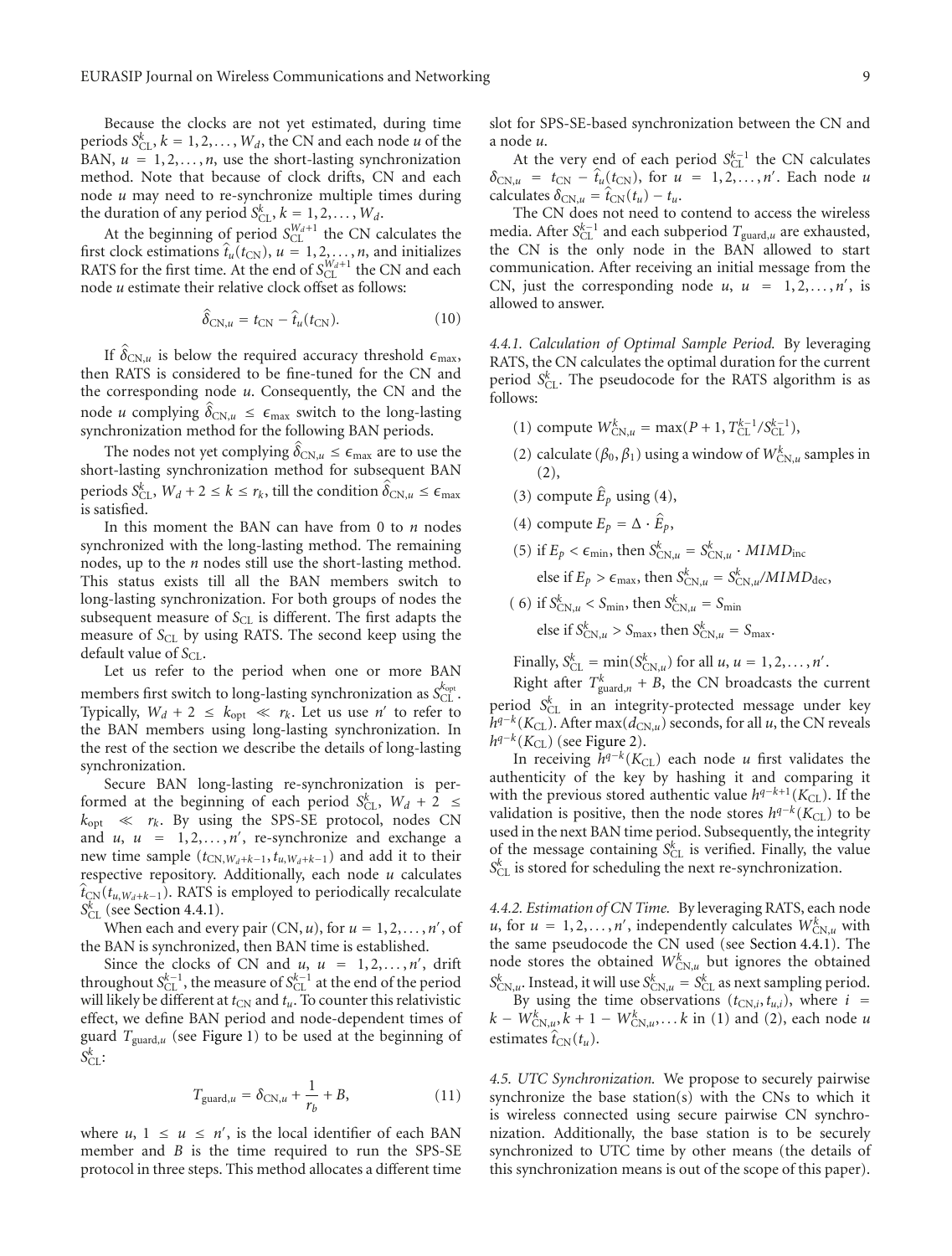

Figure 1: BAN and node-dependent times of guard.



Figure 2: Usage of *μ*Tesla.

Then, a correspondence WSN to UTC is then simple at the base station.

#### **5. Security Analysis and Countermeasures**

In this section, we identify threats and propose countermeasures to strengthen the security of our synchronization system. Because all the messages are integrity protected, confidentiality protection is provided when needed, and SPS is robust to pulse-delay attacks, the system is robust against external attackers.

In the rest of the section, we present threats and countermeasures for compromised nodes.

*5.1. Coping with a Compromised CN.* Because of their key mission in the synchronization system, CN*s* are an interesting target for attackers. In any case the effect of a compromised CN is bounded to the interval *R*.

A compromised  $CN_c$  may fake (a subset of) the time samples  $\tilde{t}_{CN_c,i}$  to be sent to *v*,  $i = 1, 2, ..., W_d + k - 1$ .

To detect this attack, we use the end-to-end delay. The end-to-end delay is bounded by the maximum and minimum expected delay  $d_{\text{max}}$  and  $d_{\text{min}}$ , respectively. After the SPS-SE protocol is run,  $\nu$  can confidently approximate  $d_{CN_c,v}$ . If  $d_{\min} \leq d_{CN_c,v} \leq d_{\max}$ , then each faked time sample is rejected.

This method serves us to also detect *wormhole* and *pulse-delay* attacks. Recall that in pulse-delay and wormhole attacks the adversary delays and rushes the authenticated synchronization messages, respectively. To detect a pulsedelay, the sensor node checks if  $d_{CN_c, v} \geq d_{\text{max}}$ . To detect a wormhole, the sensor node checks if  $d_{CN_c}$ ,  $\leq d_{min}$ .

In secure BAN re-synchronization, a compromised CN*<sup>c</sup>* wormhole, the sensor node checks if  $d_{CN_c, v} \leq d_{min}$ .<br>In secure BAN re-synchronization, a compromised CN<sub>c</sub><br>can fake samples  $\tilde{S}_{CL}^k$  and  $\tilde{\delta}_{max}^k$  for a given *k*. It may assign  $\widetilde{S}_{CL}^{k}$  a value substantially greater or lower than the actual  $S_{CL}^k$ . If  $\widetilde{S}_{CL}^k \gg S_{CL}^k$ , then the value of  $T_{\text{guard},u}^k$  for all *u* becomes expanded. If  $\widetilde{S}_{CL}^k \ll S_{CL}^k$ , then the value of  $T_{\text{guard},u}^k$  $\overline{1}$ 

for all *u* becomes contracted. Additionally, the nodes need to re-synchronize more frequently than the optimal resynchronization period. In both situations, the effect is to increase the required duty cycle in nodes and, in turn, to consume more energy than the optimal.

To overcome this threat, when a CN broadcasts  $S_{CL}^{k}$ , it must commit the identity of the node  $u_x$  such that  $W_{CL}^{\mu}$  $W_{\text{CN},u_x}^k$ . Node  $u_x$  verifies that the released  $S_{\text{CL}}^k$  corresponds to  $W_{\text{CN},u_x}^{\tilde{k}}$ .

Alternatively, especially to cope with scenarios where CN and node  $u_x$  are compromised, lower and upper acceptable bounds for  $S_{CL}^k$  can be calculated by each node.

*5.2. Coping with Colluding CNs.* A number of neighbor compromised CNs may collide together to create a delayed path through them.

We discuss this attack by assuming the BAN controller nodes in the path  $CN<sub>c1</sub> - CN<sub>c2</sub> - CN<sub>c3</sub>$  collide, that is, in the moment of secure pairwise CN synchronization they introduced an additional delay in the links  $CN<sub>c1</sub> - CN<sub>c2</sub>$  and  $CN_{c2} - CN_{c3}$ .

To solve the attack we exploit a design property of WSNs for increased reliability and power-efficiency. We assume that there exist multiple routes connecting each pair of CNs.

We propose that a fourth legitimate BAN controller node CN4, which is connected to any of the colliding nodes, detects the delay attack. CN<sub>4</sub> compares the delay introduced by the compromised path with the delay introduced by any or a number *t* of other paths. The countermeasure consists of adding  $CN_{c1}$ ,  $CN_{c2}$  and  $CN_{c3}$  to a blacklist of untrusted nodes and trigger re-election of controller node.

*5.3. Coping with Compromised BAN Members.* A compro-5.3. *Coping with Compromised BAN Members.* A compromised node  $u_c$  can fake (a number of) time samples  $\tilde{t}_{u_c,i}$  to mised node  $u_c$  can fake (a number of) time samples  $\tilde{t}_{u_c,i}$  to be sent to its CN,  $i = 1, 2, ..., W_d + k - 1$ .

The CN can detect the attack by using the end-to-end delay, as in the case for a CN cheating a node.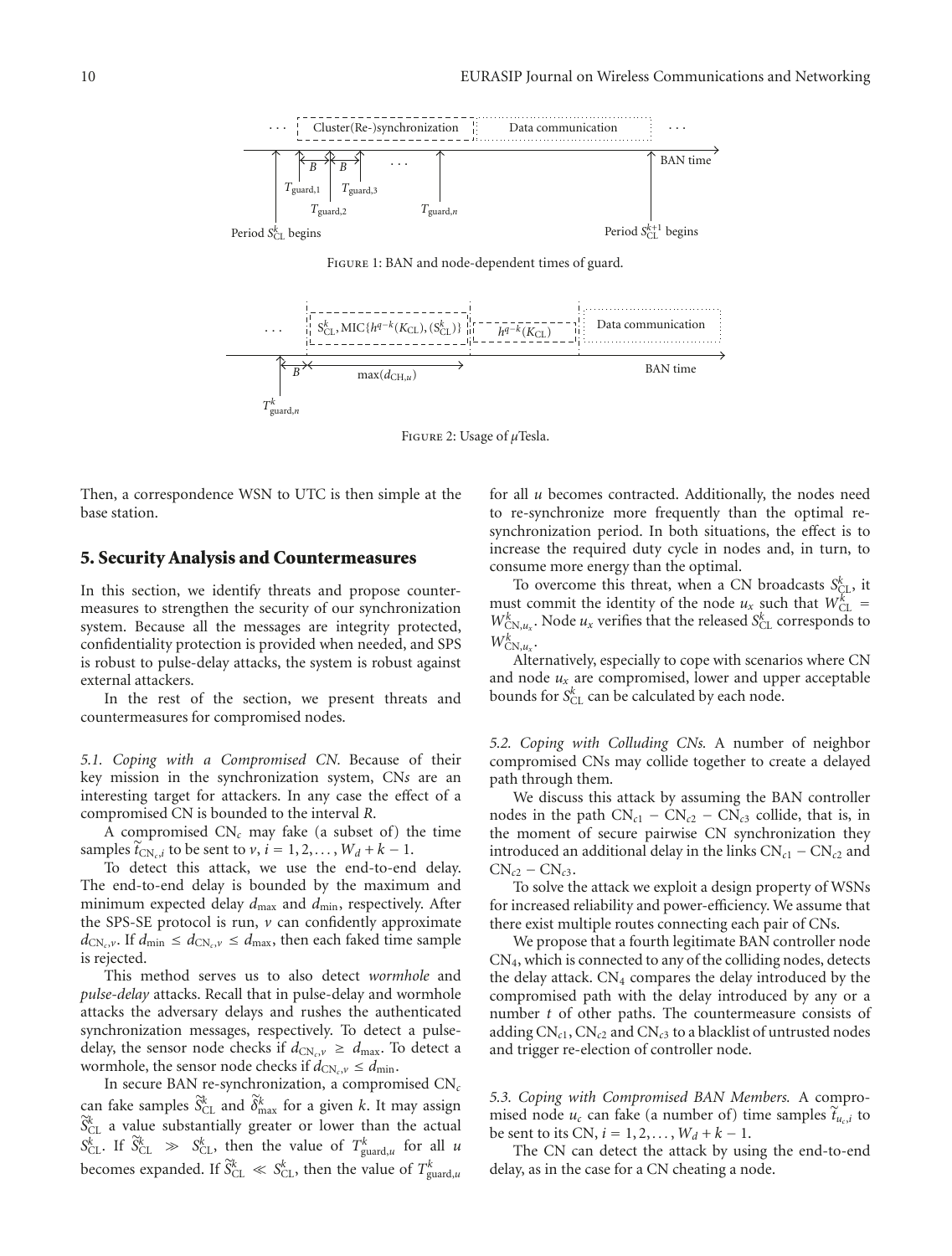TABLE 1: Performance evaluation parameters.

| Data Rate                                                                 | 250 kbps          |
|---------------------------------------------------------------------------|-------------------|
| Clock drift                                                               | $40$ ppm          |
| Confidence interval to estimate $E_n$                                     | 90                |
| $MIMDinc$ and $MIMDdec$ factors                                           | 2                 |
| Maximum $S_{\text{max}}$ and minimum $S_{\text{min}}$<br>sampling periods | $64 s$ and $30 s$ |
| Upper $n_{\text{high}}$ and lower $n_{\text{low}}$ threshold<br>fractions | $0.75$ and $0.9$  |

To counter this attack,  $u_c$  is added to the blacklist of untrusted nodes.

*5.4. Temperature Attacks.* In order to de-synchronize some nodes, an attacker may select a location and rapidly vary the temperature in the surroundings of one or group of BANs. For instance, in an indoor scenario, the attacker could increase the heating temperature or decrease the cooling temperature.

We believe this kind of attack to be unpractical in BAN applications since the users would quickly realise and stop the heating or cooling system.

#### **6. Performance Analysis**

In this section, we analyse the level of accuracy, precision, energy-efficiency, low-duty cycling, and communication overhead that the system can achieve for MICA2 motes.

The results of accuracy and precision are based on experimental findings borrowed from [4, 7]. We assume MAC layer time stamping and cryptographic computation to achieve a high degree of accuracy.

The rest of properties are derived theoretically.

The parameters on Table 1 are used for the performance evaluation of the proposed system.

For simplicity's sake, in the rest of the section, we consider the case with no compromised nodes.

*6.1. Pairwise Accuracy and Precision of SPS-SE.* The minimum pairwise clock precision (maximum error) of the SPS-SE protocol is 8.46 *μ*s. Therefore, right after two sensors run the SPS-SE protocol, the accuracy of their synchronized clocks ranges from 0 to 8.46 *μ*s.

This high level of accuracy can only be maintained at a expensive energy cost, since the node clocks can drift up to 80 *μ*s per second. For instance, in 60 seconds the clocks may drift up to 4810 *μ*s.

Therefore, SPS-SE clock synchronization is to be used uniquely to initially exchange the samples for RATS and/or to synchronize the clocks for application requirements.

*6.2. Accuracy and Precision of BAN Time.* The minimum precision of BAN time combines both the precision of SPS-SE and RATS.

The precision of BAN time depends on the values  $S_{CL}^k$ and  $W_{CL}^{\overline{k}}$ . Figure 3 shows the minimum precision for a range



Figure 3: Minimum precision of BAN time versus sampling period.

Table 2: SPS packet length.

| Nodes Id           | 8 bytes  |
|--------------------|----------|
| Timestamp          | 8 bytes  |
| MIC                | 16 bytes |
| PHY and MAC layers | 17 byte  |

of  $S_{\rm CL}^k$  values for three scenarios: Indoor with a temperature range of 25-26◦C, Outdoor I with a temperature range of 17– 21◦C, and Outdoor II with a temperature range of 22–27◦C. The value of  $W_{CL}^k$  used in the experiments is 2.

Figure 3 shows that the sampling period  $S_{CL}^{k}$  does not significantly affect precision of the clock prediction in Indoor and Outdoor II. Indoor achieves a precision of 20.96 *μ*s with *Sk* CL 16 minutes. This result is a great achievement for BANs in terms of expected accuracy level and energy requirements.

*6.3. SPS-SE Duration.* The length in time of the SPS-SE protocol can be approximated by the time needed to exchange three messages containing 6 node IDs, 6 timestamps, and 2 MICs. A sufficient number of nodes can be accommodated with 8-byte node IDs (such as in ZigBee networks). A length of 8 bytes is also a fair number for timestamps. A MIC of 16 bytes offers enough security for WSN applications. The physical and MAC layer add a minimum of 17 bytes per message [22]. Then, neglecting other sources of delay, at 250 kbps the SPS-SE protocol exchange lasts approximately 5,72 ms. Table 2 show the parameters used to compute the SPS packet length.

*6.4. Minimum Accuracy and Precision of WSN Time.* In the initial phase, while RATS is not yet tuned, CNs use SPS-SE for synchronization. Let us define as  $N_{CN}$  the maximum number of CNs in the longest synchronization path of the WSN. When WSN time synchronization is triggered, the nodes of the path synchronize sequentially by consecutive pairs. The first pair of nodes synchronizes with minimum accuracy 8.46 *μ*s. While the second pair of nodes synchronize, the clock of the first two synchronized nodes may drift up to 40 ppm times the duration of SPS-SE. The SPS-SE is used  $N_{CN}$  – 2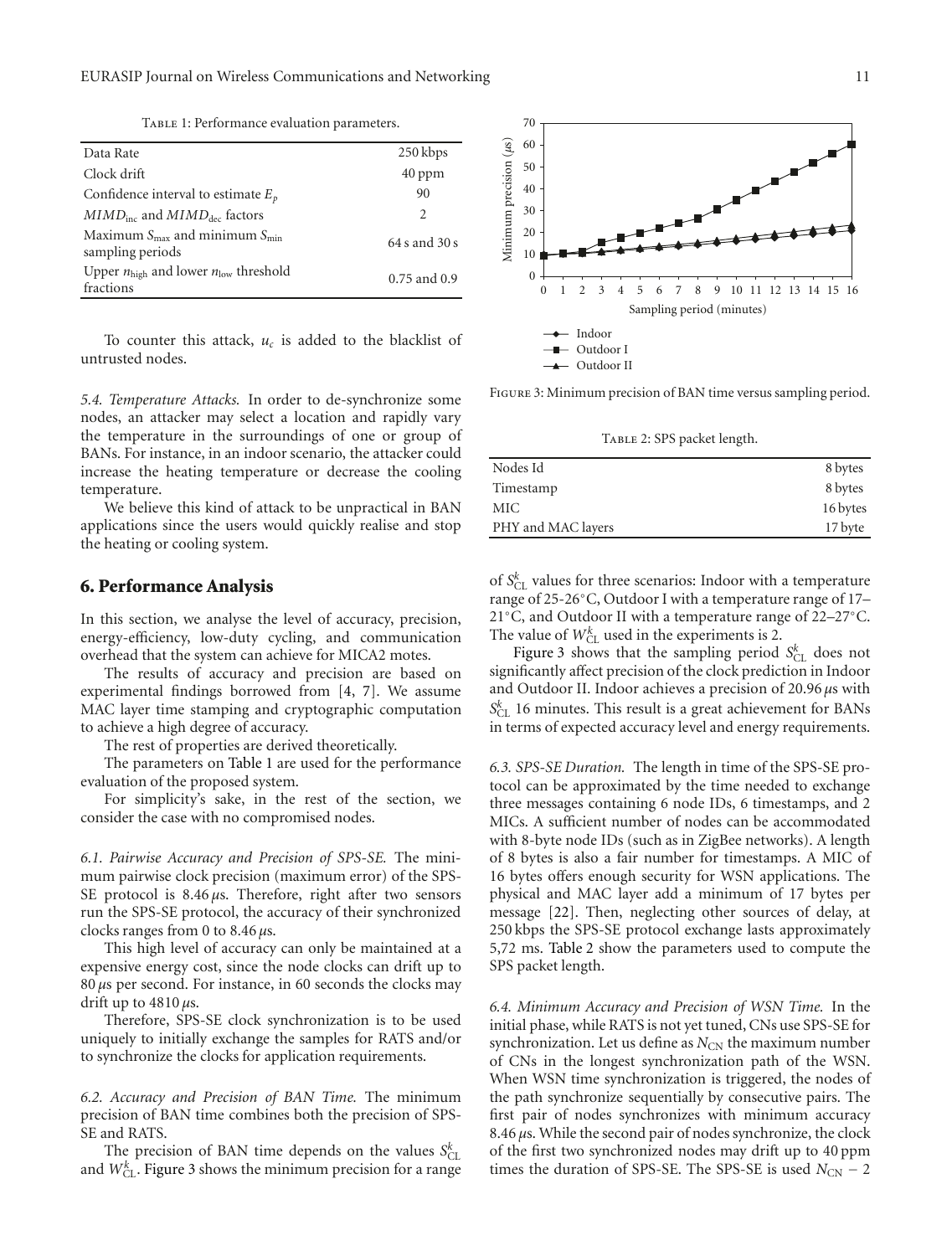

Figure 4: Minimum precision of WSN time versus sampling period,  $N_{CN} = 10$ .

times after the initial one. Therefore, the minimum accuracy of WSN time can be approximated as  $8.46 + 0$ ,  $2288(N_{CN} 2) \mu s$ .

During the RATS phase, the precision of WSN time depends on the values  $S_{CL}^k$ ,  $W_{CL}^k$  and on the number of intermediate CNs. Figure 4 shows the minimum precision for  $N_{\text{CN}} = 10$  and a range of  $S_{\text{CL}}^k$  values for three scenarios: Indoor with a temperature range of 25-26◦C, Outdoor I with a temperature range of 17–21◦C, and Outdoor II with a temperature range of 22–27 $^{\circ}$ C. The value of  $W_{CL}^{k}$  used in the experiments is 2.

Figure 4 (cf. Figure 3) demonstrates that the number of intermediate CNs N<sub>CN</sub> does not significantly affect precision of the clock prediction.

*6.5. Applicability for Low-Duty Cycle Nodes.* In this section we demonstrate applicability of the synchronization system for low-duty cycle nodes. Since CNs need to be active longer periods than BAN members and any node may become CN, we only analyze the minimum duty cycle required for a CN.

We use sampling window size  $W_{CL}^k = 2$  and period  $S_{CL}^k$  < 16 minutes, which allow a high level of precision in any scenario, as demonstrated in Figures 3 and 4.

During the RATS phase, a CN needs to be active for each secure pairwise CN re-synchronization and for secure BAN re-synchronization. The initial synchronization is ignored in this analysis as it occurs when nodes need to otherwise increase their duty cycle for BAN formation purposes.

For BAN time synchronization, in each period  $S_{C,k}$ , a CN needs to be active a minimum of  $n \cdot T_{\text{guard},u}^k + \max(d_{\text{CN},u})$ for all *u* seconds, where  $T_{\text{guard},u}^k$  is given by (11). Again, we consider a worst case where the maximum clock skew during the re-synchronization period is the minimum BAN time precision:

(i) Indoor:  $\delta_{\max}^{k-1} = 20,96 \,\mu s$ ,

(ii) Outdoor I:  $\delta_{\text{max}}^{k-1} = 60, 46 \,\mu s$ ,

(iii) Outdoor II:  $\delta_{\text{max}}^{k-1} = 23,46 \,\mu s.$ 

Similarly, the period of activity of a CN is the time used for secure pairwise CN re-synchronization. Its value is

TABLE 3: Worst-case duty cycle.

| Scenario   | Period of activity (msec.) | Duty cycle   |
|------------|----------------------------|--------------|
| Indoor     | 94,25936                   | 0,0000981868 |
| Outdoor I  | 644,01136                  | 0,000670845  |
| Outdoor II | 643,41936                  | 0,000670229  |
|            |                            |              |

 $ch \cdot T_{\text{guard,CN}_u}^k + \max(d_{\text{CN,CN}_u})$  for all  $\text{CN}_u$  seconds. Here *ch* accounts for the maximum number of neighboring CNs, and  $ch \le n$ , so that WSN reliability and scalability is maximized.

The value of max $(d_{CN,u})$  can be approximated by the time to send the largest message (in step (2)) of SPS-SE. This adds 2.34 ms. The optimal BAN size of a WSN is  $5 \le n \le 8$  [23]. For this study, we consider the upper limit for a BAN size, that is,  $n = 8$ . We also assume that a CN may have up to *ch* <sup>=</sup> 8 neighbouring CNs.

Table 3 shows the period of activity and the duty cycle for the CN. As it can be seen, the duty cycle is much below 1% (considering a sampling period  $S_{CL}^{k'}$  of 16 minutes).

*6.6. Communication Overhead.* The maximum number of bytes a CN needs to send is  $(ch+n-1)(length[SPS-SE(1)] +$ length[SPS−SE(3)]+length[ $S_{C,k}$ ]+length[ $h^{q-k}(K_{CL})$ ]). This same CN receives (*ch*+*n*−1) · length[SPS−SE(2)] bytes. We use length $[SPS - SE(i)]$  to denote the length of message *i* of the SPS − SE protocol.

A BAN member sends length[SPS − SE(2)] and receives  $\text{length}[SPS - SE(1)] + \text{length}[SPS - SE(3)] + \text{length}[S_{C,k}] +$ length $[h^{q-k}(K_{\text{CL}})]$  bytes.

We can codify periods  $S_{CN}^k$  of 16 minutes at the  $\mu$ s precision with 4 bytes. A key length of 16 bytes is considered to be secure for WSNs. As in the previous section *ch* is bounded by *n*, and we consider  $n = 8$ .

Further considering the values for IDs, timestamps, and MICs of previous sections, the maximum number of bytes sent and received by a CN is 1580 and 1095, respectively.

*6.7. Energy Efficiency.* The number of Ah consumed by the CC2420 can be calculated according to the formulas in [10]. To send 1580 bytes, the radio module consumes 276.67 nAh, and, to receive 1095 bytes, consumes 169.36 nAh. The total battery consumption for a CN for synchronization is 446.03 nAh over 16 minutes.

Equipped with a 30 mAh cell battery, the node can assume the CN role for over 2 years. If the  $n = 8$  nodes of the BAN, rotate the CN role, then the BAN will survive approximately 16 years (assuming that the nodes do nothing else but synchronizing).

#### **7. Conclusions and Future Work**

In this paper we have addressed the issue of secure, accurate, and precise synchronization in a WSN formed by the interconnection of multiple BANs.

We have exhaustively analyzed the related work and found a number of open issues for research. Additionally, we have proposed secure, accurate, and precise synchronization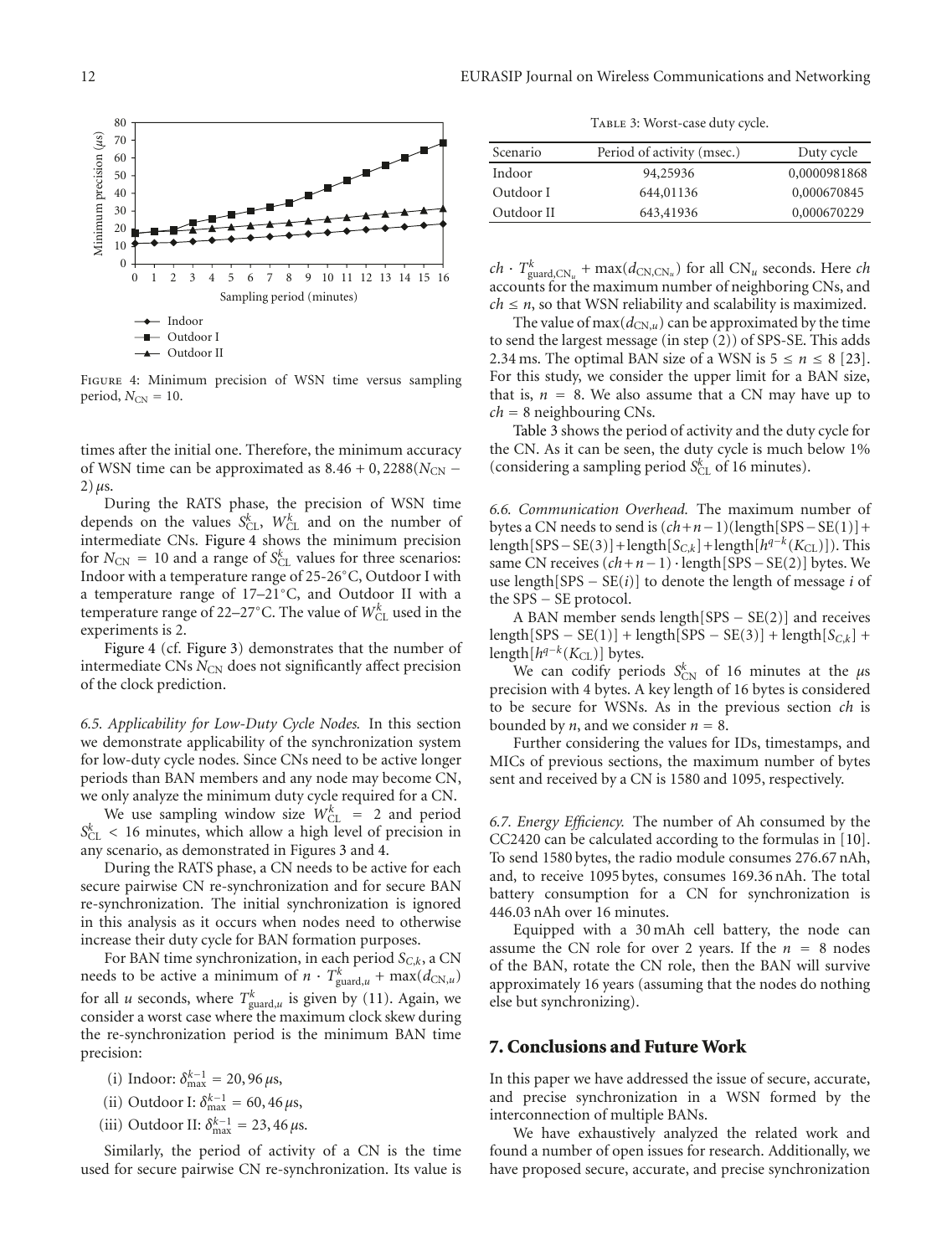service for this particular kind of WSN. It can be used to provide secure pairwise, BAN-wise, and WSN-wise clock synchronization. We have also discussed a means to synchronize WSN time to UTC time.

We have analyzed both the performance and security of our proposal. We have presented very simple countermeasures to cope with compromised nodes. We have also shown that the synchronization service achieves minimal pairwise accuracy of 8.46 *μ*s.

We have obtained the BAN clock synchronization precision of our system in three scenarios for re-synchronization periods of up to 16 minutes:

- (i) indoor with a temperature range of 25-26◦C: precision of 20.96 *μ*s,
- (ii) outdoor with a temperature range of 17–21◦C: precision of 60.46 *μ*s,
- (iii) outdoor with a temperature range of 22–27◦C: precision of 23.46 *μ*s.

The minimum precision of WSN time is 22.79 *μ*s, 68.46 *μ*s, and 31.34 *μ*s, for each aforementioned scenario, respectively. For these calculations, we considered a number of 10 consecutive BAN controller nodes and a resynchronization period of 16 minutes.

Yet another interesting result is that sensor node equipped with a 30 mAh (low-resource) cell battery can assume the CN role and help BAN members to synchronize for over 2 years without changing batteries. If the  $n = 8$  nodes of the BAN, rotate the CN role, then the BAN will survive approximately 16 years (assuming that the nodes do nothing else but synchronizing).

These results are based on computations.

#### **Acknowledgment**

This work has been funded by the Research Project COOL-NESS (218163-FP7-PEOPLE-2007-3-1-IAPP).

#### **References**

- [1] K. Römer and F. Mattern, "The design space of wireless sensor networks," *IEEE Wireless Communications*, vol. 11, no. 6, pp. 54–61, 2004.
- [2] M. Manzo, T. Roosta, and S. Sastry, "Time synchronization in networks," in *Proceedings of the 3rd ACM Workshop on Security of Ad Hoc and Sensor Networks (SASN '05)*, pp. 107– 116, November 2005.
- [3] H. Song, S. Zhu, and G. Cao, "Attack-resilient time synchronization for wireless sensor networks," in *Proceedings of the 2nd IEEE International Conference on Mobile Ad-Hoc and Sensor Systems (MASS '05)*, pp. 765–772, November 2005.
- [4] S. Ganeriwal, S. Capkun, C. Han, and M. B. Srivastava, "Secure time synchronization service for sensor networks," in *Proceedings of the ACM Workshop on Wireless Security (WiSe '05)*, pp. 97–106, September 2005.
- [5] K. Sun, P. Ning, and C. Wang, "Secure and resilient clock synchronization in wireless sensor networks," *IEEE Journal on Selected Areas in Communications*, vol. 24, no. 2, pp. 395–408, 2006.
- [6] K. Sun, P. Ning, C. Wang, A. Liu, and Y. Zhou, "TinySeRSync: secure and resilient time synchronization in wireless sensor networks," in *Proceedings of the 13th ACM Conference on Computer and Communications Security (CCS '06)*, pp. 264– 277, Alexandria, Va, USA, November 2006.
- [7] S. Ganeriwal, D. Ganesan, H. Shim, V. Tsiatsis, and M. B. Srivastava, "Estimating clock uncertainty for efficient dutycycling in sensor networks," in *Proceedings of the 3rd international Conference on Embedded Networked Sensor Systems*, pp. 130–141, 2005.
- [8] A. Perrig, R. Szewczyk, V. Wen, D. Culler, and J. D. Tygar, "SPINS: security protocols for sensor networks," in *Proceedings of the 7th Annual International Conference on Mobile Computing and Networking (Mobicom '01)*, pp. 189–199, July 2001.
- [9] Chipcon, "SmartRF CC2420 Datasheet (rev 1.3), 2005-10-03".
- [10] D. Sanchez, *Key management for wireless ad hoc networks*, Ph.D. thesis, IKMZ BTU Cottbus, 2006.
- [11] Y. C. Hu, A. Perrig, and D. B. Johnson, "Packet leashes: a defense against wormhole attacks in wireless networks," in *Proceedings of the 22nd Annual Joint Conference on the IEEE Computer and Communications Societies (INFOCOM '03)*, pp. 1976–1986, April 2003.
- [12] J. Elson, L. Girod, and D. Estrin, "Fine-grained network time synchronization using reference broadcasts," *ACM SIGOPS Operating Systems Review*, vol. 36, pp. 147–163, 2002.
- [13] S. Ganeriwal, R. Kumar, and M. B. Srivastava, "Timingsync protocol for sensor networks," in *Proceedings of the 1st International Conference on Embedded Networked Sensor Systems (SenSys '03)*, pp. 138–149, November 2003.
- [14] M. Maróti, B. Kusy, G. Simon, and A. Lédeczi, "The flooding time synchronization protocol," in *Proceedings of the 2nd International Conference on Embedded Networked Sensor Systems (SenSys '04)*, pp. 39–49, November 2004.
- [15] Y.-C. Hu, A. Perrig, and D. B. Johnson, "Packet leashes: a defense against wormhole attacks in wireless ad hoc networks," in *Proceedings of the 22nd Annual Joint Conference of the IEEE Computer and Communications Societies*, April 2003.
- [16] J.-H. Hoepman, A. Larsson, E. M. Schiller, and P. Tsigas, "Secure and self-stabilizing clock synchronization in sensor networks. In the proceedings of the 9th international symposium on self stabilization, safety, and security of distributed systems (SSS 2007)," in *Lecture Notes in Computer Science*, vol. 4838, pp. 340–356, Springer, 2007.
- [17] S. A. Çamtepe and B. Yener, "Combinatorial design of key distribution mechanisms for wireless sensor networks," in *Proceedings of 9th European Symposium on Research in Computer Security (ESORICS '04)*, vol. 3193 of *Lecture Notes in Computer Science*, pp. 293–308, Sophia Antipolis, France, 2004.
- [18] C. Blundo, A. De Santis, A. Herzberg, S. Kutten, U. Vaccaro, and M. Yung, "Perfectly secure key distribution for dynamic conferences," *Information and Computation*, vol. 146, no. 1, pp. 1–23, 1998.
- [19] D. Sánchez and H. Baldus, "A deterministic pairwise key pre-distribution scheme for mobile sensor networks," in *Proceedings of the 1st International Conference on Security and Privacy for Emerging Areas in Communications Networks (SecureComm '05)*, pp. 277–288, September 2005.
- [20] J. R. Vig, "Introduction to quartz frequency standards," Tech. Rep. SLCET-TR-92-1 (Rev. 1), October 1992.
- [21] Y. Wu, S. Fahmy, and N. B. Shroff, "Optimal sleep/wake scheduling for time-synchronized sensor networks with QoS guarantees," in *Proceedings of the 14th IEEE International*